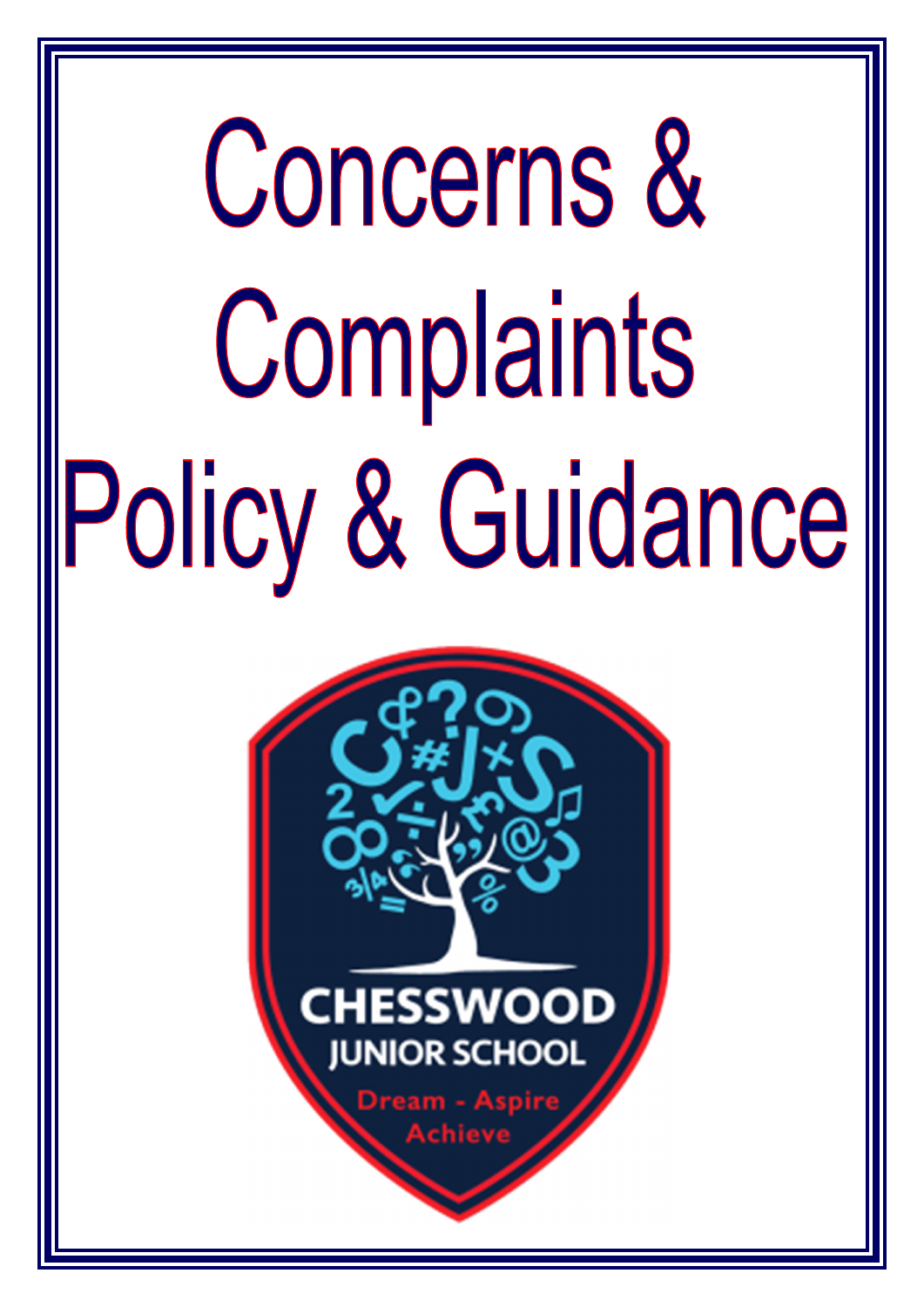



# **Policy Monitoring**

| <b>Core Policy Information</b>   |                       |                                                                                                                                                                                                                                    |                                                       |                                 |                      |                                      |
|----------------------------------|-----------------------|------------------------------------------------------------------------------------------------------------------------------------------------------------------------------------------------------------------------------------|-------------------------------------------------------|---------------------------------|----------------------|--------------------------------------|
| <b>Policy Title</b>              |                       | <b>Concerns and Complaints Policy and Guidance</b>                                                                                                                                                                                 |                                                       |                                 |                      |                                      |
| <b>L01</b><br>ID                 |                       | Leadership<br>Area                                                                                                                                                                                                                 |                                                       |                                 |                      |                                      |
| <b>Development Status</b>        |                       | <b>Embedded</b>                                                                                                                                                                                                                    |                                                       |                                 |                      |                                      |
| <b>Development</b>               |                       | DfE and WSCC guidance was examined and consultation held with<br>staff and parent groups.                                                                                                                                          |                                                       |                                 |                      |                                      |
|                                  |                       | Guidance was sought from the Governing body.                                                                                                                                                                                       |                                                       |                                 |                      |                                      |
| <b>Legal Basis</b>               |                       | <b>Statutory</b>                                                                                                                                                                                                                   |                                                       |                                 |                      |                                      |
| <b>Legal Guidance</b>            |                       | Statutory, pursuant to Chapter 1 of Part 3 of the Education Act<br>2002, Chapter 2 of Part 10 of the Apprenticeships, Skills, Children<br>and Learning Act 2009, and the Complaints Against Schools<br>(England) Regulations 2010. |                                                       |                                 |                      |                                      |
|                                  |                       |                                                                                                                                                                                                                                    | <b>RACI</b>                                           |                                 |                      |                                      |
| <b>RACL</b>                      |                       |                                                                                                                                                                                                                                    | <b>Position</b>                                       |                                 | <b>Name</b>          |                                      |
| <b>Responsible</b>               |                       |                                                                                                                                                                                                                                    | <b>Head Teacher</b>                                   |                                 | <b>Andrew Jolley</b> |                                      |
| <b>Accountable</b>               |                       |                                                                                                                                                                                                                                    | <b>Head Teacher</b>                                   |                                 | <b>Andrew Jolley</b> |                                      |
| <b>Consulted</b>                 |                       | All employees and governors                                                                                                                                                                                                        |                                                       |                                 |                      |                                      |
| <b>Consultation Details</b>      |                       | Email circulation inviting any comments, queries or concerns                                                                                                                                                                       |                                                       |                                 |                      |                                      |
| <b>Informed</b>                  |                       | <b>Whole School Community</b>                                                                                                                                                                                                      |                                                       |                                 |                      |                                      |
| <b>Informed Details</b>          |                       | Email confirming location of policy and its recent review and<br>update                                                                                                                                                            |                                                       |                                 |                      |                                      |
| <b>Review and Ratification</b>   |                       |                                                                                                                                                                                                                                    |                                                       |                                 |                      |                                      |
| <b>Review</b>                    |                       |                                                                                                                                                                                                                                    | <b>Frequency</b>                                      | <b>Latest Review</b>            |                      | <b>Next Planned</b><br><b>Review</b> |
|                                  | <b>Review Cycle</b>   |                                                                                                                                                                                                                                    | <b>Annually</b>                                       | Autumn 20                       |                      | <b>Autumn 21</b>                     |
| <b>Governor Oversight</b>        |                       |                                                                                                                                                                                                                                    | Leadership                                            | <b>Latest Approval</b><br>Date: |                      | <b>Autumn 20</b>                     |
|                                  | <b>Approval Level</b> | <b>Full Governing Body</b>                                                                                                                                                                                                         |                                                       |                                 |                      |                                      |
| <b>Approval delegated</b><br>to  |                       | <b>Not Applicable</b>                                                                                                                                                                                                              |                                                       |                                 |                      |                                      |
| <b>Storage and Communication</b> |                       |                                                                                                                                                                                                                                    |                                                       |                                 |                      |                                      |
| <b>Hard Copy</b>                 |                       |                                                                                                                                                                                                                                    | Staff Room, PPA Room, Head Teacher's office, Entrance |                                 |                      |                                      |
| <b>Web Link</b>                  |                       | https://www.chesswood.w-<br>sussex.sch.uk/page/?title=Concerns+and+Complaints&pid=190)                                                                                                                                             |                                                       |                                 |                      |                                      |
| <b>System Link</b>               |                       | Y:\School Level\Policies\Complaints - Statutory                                                                                                                                                                                    |                                                       |                                 |                      |                                      |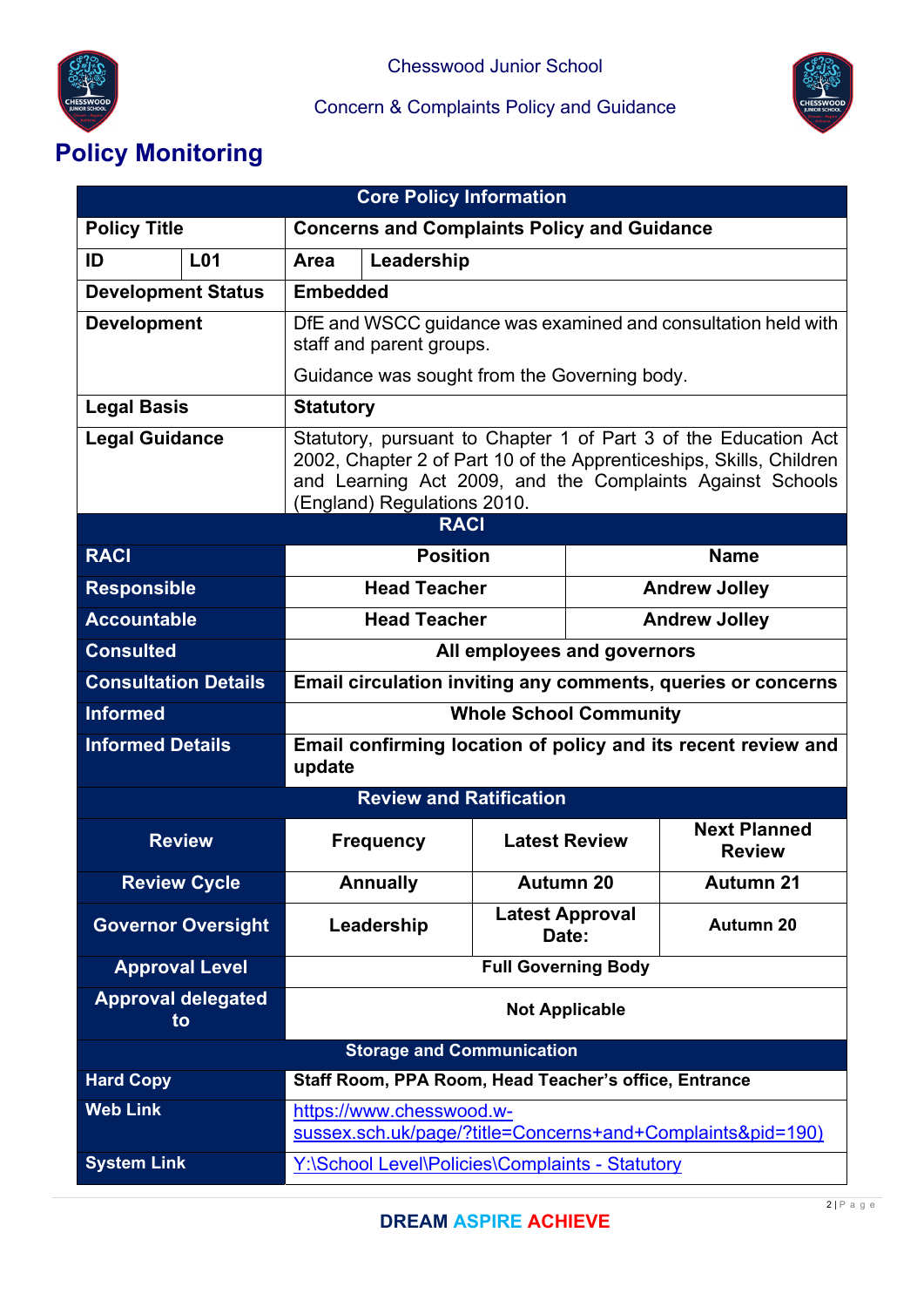



This policy should be read in conjunction with the following school policies

| Policy/Guidance/ | <b>System Link</b>  |
|------------------|---------------------|
| Poster           | School Website Link |

## *School Based Policy and Guidance*

| School<br><b>Brochure</b> | Prospectus/ | Y:\School Level\Policies\Prospectus                        |
|---------------------------|-------------|------------------------------------------------------------|
|                           |             | https://www.chesswood.w-                                   |
|                           |             | sussex.sch.uk/page/?title=School+Brochure&pid=188          |
| Home                      | School      | Y:\School Level\Policies\Home School Agreement - Statutory |
| Agreement                 |             |                                                            |
|                           |             | https://www.chesswood.w-                                   |
|                           |             | sussex.sch.uk/page/?title=Home+School+Agreement&pid=195    |

# *DFE Guidance*

| School<br>complaints<br>guidance<br>procedures:   | Y:\School Level\Policies\Complaints - Statutory\Supporting documents                                   |
|---------------------------------------------------|--------------------------------------------------------------------------------------------------------|
| for schools                                       | https://www.gov.uk/government/publications/school-complaints-<br>procedures                            |
| Controlling access<br>to                          | Y:\School Level\Policies\Complaints - Statutory\Supporting documents                                   |
| school premises                                   | https://www.gov.uk/government/publications/controlling-access-to-<br>school-premises                   |
| The 7 principles<br>of<br>public life             | <b>Y:\School Level\Policies\Complaints - Statutory\Supporting documents</b>                            |
|                                                   | https://www.gov.uk/government/publications/the-7-principles-of-public-<br>life                         |
| Complaints to Ofsted<br>schools:<br>about         | Y:\School Level\Policies\Complaints - Statutory\Supporting documents                                   |
| guidance for parents                              | https://www.gov.uk/government/publications/complaints-to-ofsted-<br>about-schools-guidance-for-parents |
| Parental responsibility:<br>guide for schools and | Y:\School Level\Policies\Complaints - Statutory\Supporting documents                                   |
| local authorities                                 | https://www.gov.uk/government/publications/dealing-with-issues-<br>relating-to-parental-responsibility |
| Governance Handbook                               | Y:\Management\Governors\Shared<br>Documents\Leadership\governance handbook 2019.pdf                    |
|                                                   | https://www.gov.uk/government/publications/governance-handbook                                         |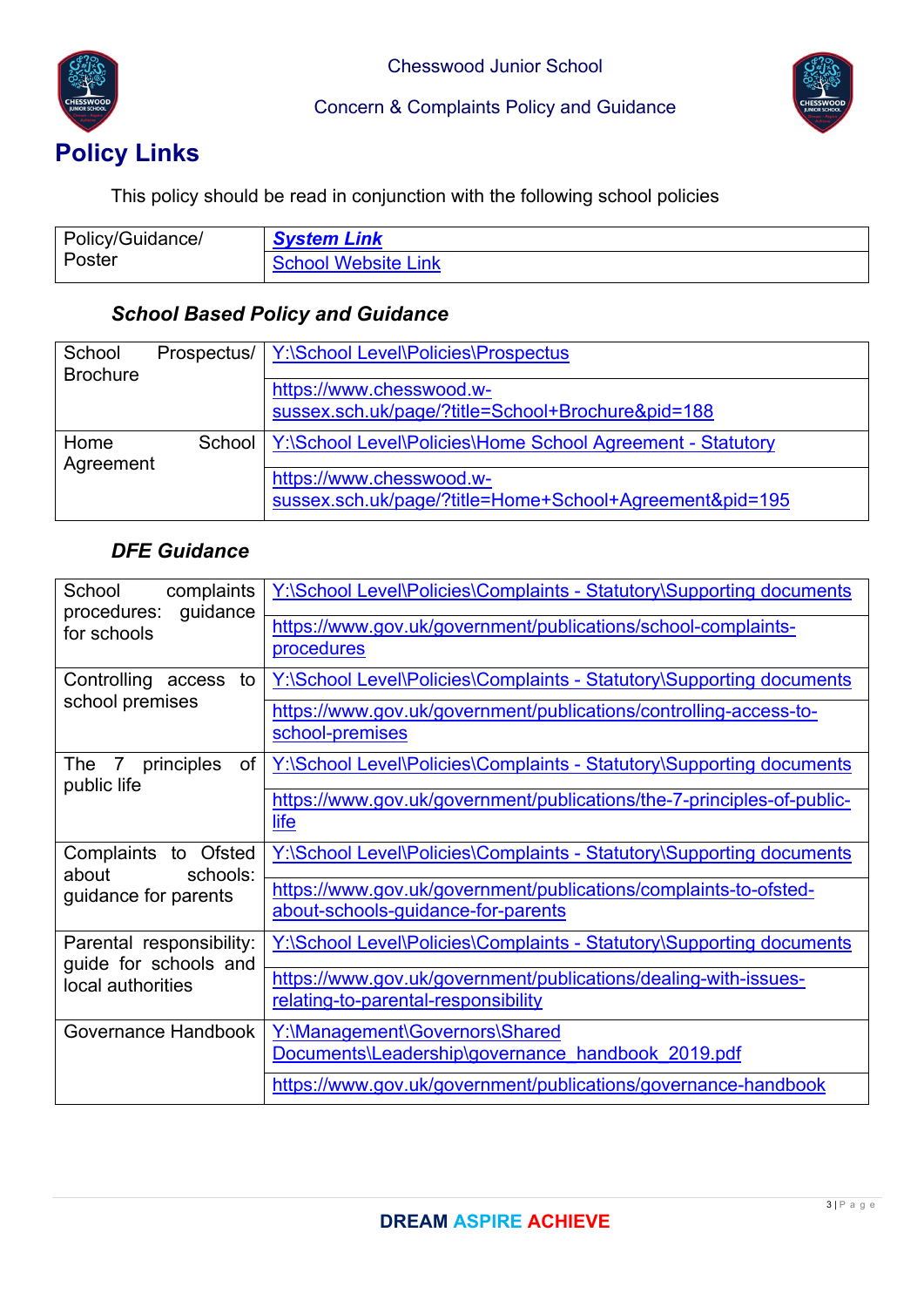



# *West Sussex County Council*

| Complain<br>school | about | а |                                                                                                             |
|--------------------|-------|---|-------------------------------------------------------------------------------------------------------------|
|                    |       |   | https://www.westsussex.gov.uk/about-the-council/have-your-say/make-<br>a-complaint/complain-about-a-school/ |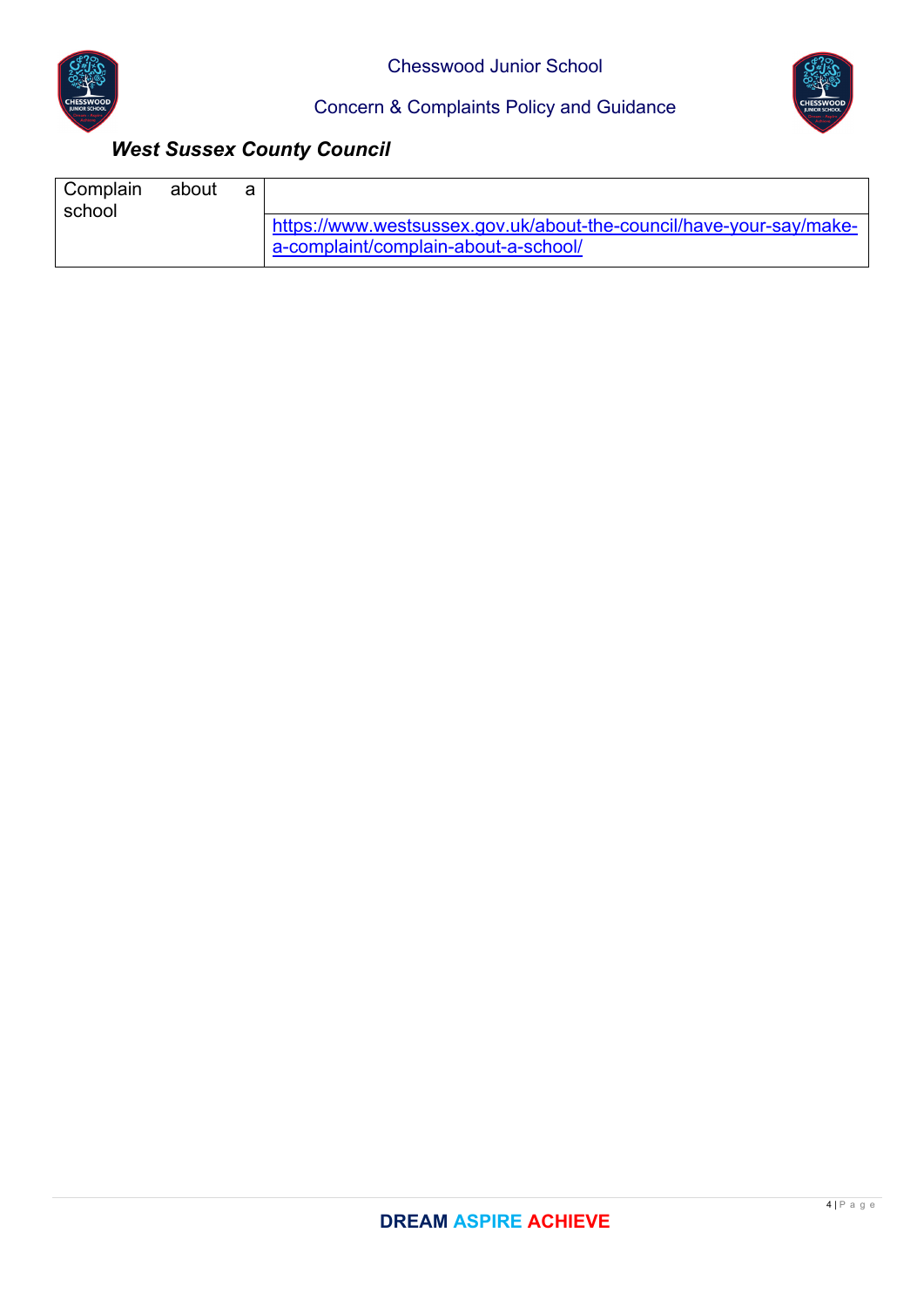# **School Vision**

At Chesswood Junior School we inspire our whole school community to enjoy their learning adventure and have fun along the way. We ignite a passion for learning throughout the school community, securing excellence, empathy and equality in all that we do.

# **School Mission**

We will strive to achieve the highest standards of academic achievement and behaviour within a vibrant, exciting learning environment so that all children leave this school with confidence and the ability to take advantage of future opportunities.

## **Contents**

| 1.               |                                                                                                   |  |
|------------------|---------------------------------------------------------------------------------------------------|--|
| 1.1.             |                                                                                                   |  |
| 1.2.             |                                                                                                   |  |
| 1.3.             |                                                                                                   |  |
| 1.4.             |                                                                                                   |  |
| 1.5.             |                                                                                                   |  |
| 1.6.             |                                                                                                   |  |
| 2.               |                                                                                                   |  |
| 3.               |                                                                                                   |  |
| $\overline{4}$ . |                                                                                                   |  |
| 5.               |                                                                                                   |  |
| 5.1.             |                                                                                                   |  |
| 5.2.             |                                                                                                   |  |
|                  | ONCE THE CONCERN HAS BEEN INVESTIGATED, WE MAY OFFER ONE OR MORE OF THE FOLLOWING IN PERSON OR IN |  |
|                  |                                                                                                   |  |
| 5.3.             |                                                                                                   |  |
| 5.4.             |                                                                                                   |  |
| 5.5.             |                                                                                                   |  |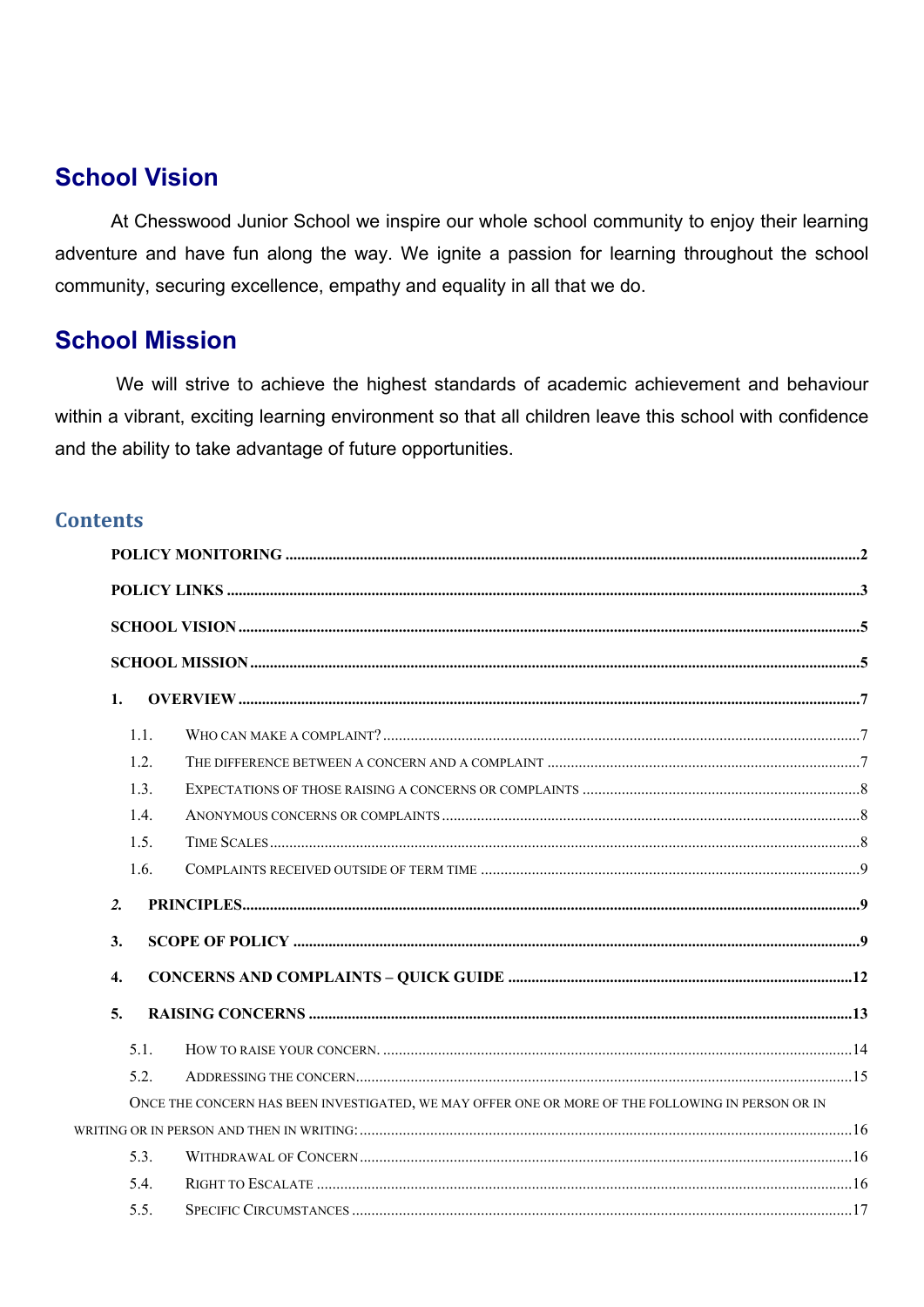

# Chesswood Junior School



# **Concern & Complaints Policy and Guidance**

|           | 5.5.1. |                                                                                                              |  |
|-----------|--------|--------------------------------------------------------------------------------------------------------------|--|
|           | 5.5.2. |                                                                                                              |  |
| 5.6.      |        |                                                                                                              |  |
| 6.        |        |                                                                                                              |  |
| 6.1.      |        |                                                                                                              |  |
|           |        | AT EACH STAGE IN THE PROCEDURE, CHESSWOOD JUNIOR SCHOOL WANTS TO RESOLVE THE COMPLAINT. IF                   |  |
|           |        | APPROPRIATE, WE WILL ACKNOWLEDGE THAT THE COMPLAINT IS UPHELD IN WHOLE OR IN PART. IN ADDITION, WE MAY OFFER |  |
|           |        |                                                                                                              |  |
| 6.2.      |        |                                                                                                              |  |
| 7.        |        |                                                                                                              |  |
|           | 7.1.1. | All complaints, except those relating directly to the head teacher or member of the governing body20         |  |
|           | 7.1.2. | Complaints relating to the head teacher or member of the governing body excluding the Chair of               |  |
| Governors |        | 21                                                                                                           |  |
|           | 7.1.3. |                                                                                                              |  |
| 7.2.      |        |                                                                                                              |  |
|           | 7.2.1. |                                                                                                              |  |
| 7.3.      |        |                                                                                                              |  |
| 8.        |        |                                                                                                              |  |
| 8.1.      |        |                                                                                                              |  |
| 8.2.      |        |                                                                                                              |  |
| 8.3.      |        |                                                                                                              |  |
| 9.        |        |                                                                                                              |  |
| 10.       |        |                                                                                                              |  |
|           |        |                                                                                                              |  |
| 1.        |        |                                                                                                              |  |
| 2.        |        |                                                                                                              |  |
| 3.        |        |                                                                                                              |  |
| 10.1.     |        |                                                                                                              |  |
| 10.2.     |        |                                                                                                              |  |
| 10.3.     |        |                                                                                                              |  |
| 10.4.     |        |                                                                                                              |  |
| 10.5.     |        |                                                                                                              |  |
| 10.6.     |        |                                                                                                              |  |
|           |        |                                                                                                              |  |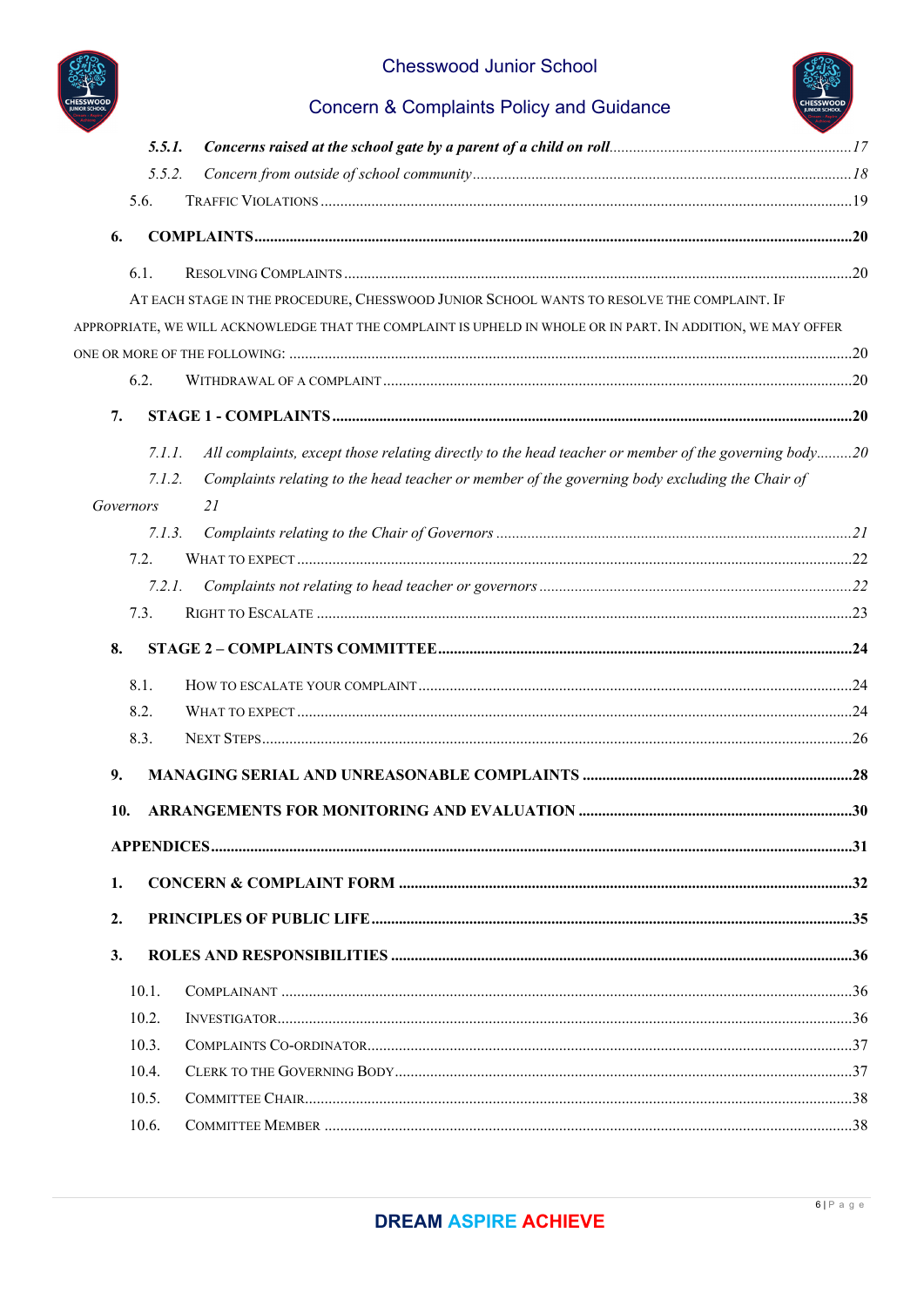



# **1. Overview**

From time to time we may fall below the high expectations we set for ourselves and we encourage parents to contact us if something has happened within the school that could improve. To facility this we have designed a three step approach to addressing any concerns you may have:

- *Raising Concerns (informal)*
- *Stage 1 Complaints (formal)*
- *Stage 2 Complaints Committee (formal)*

# *1.1. Who can make a complaint?*

This complaints procedure is not limited to parents or carers of children that are registered at the school. Any person, including members of the public, may make a complaint to Chesswood Junior School about any provision of facilities or services that we provide. Unless complaints are dealt with under separate statutory procedures (such as appeals relating to exclusions or admissions), we will use this complaints procedure.

## *1.2. The difference between a concern and a complaint*

Raising questions or queries where there is no underlying reassurance needed e.g. confirmation of arrangements, is not considered to be a **concern.**

A **concern** may be defined as 'an expression of worry or doubt over an issue considered to be important for which reassurances are sought'.

A **complaint** may be defined as 'an expression of dissatisfaction however made, about actions taken or a lack of action'.

It is in everyone's interest that concerns are resolved at the earliest possible stage. Many issues can be resolved informally. Chesswood Junior School takes concerns seriously and will make every effort to resolve the matter as quickly as possible.

If you have difficulty discussing a concern with a particular member of staff, we will respect your views. In these cases, the Headteacher, will refer you to another staff member. Similarly, if the member of staff directly involved feels unable to deal with a concern, Headteacher will refer you to another staff member. The member of staff may be more senior but does not have to be. The ability to consider the concern objectively and impartially is more important.

We understand however, that there are occasions when people would like to raise their concerns formally. In this case, Chesswood Junior School will attempt to resolve the issue internally, through the stages outlined within this complaints procedure.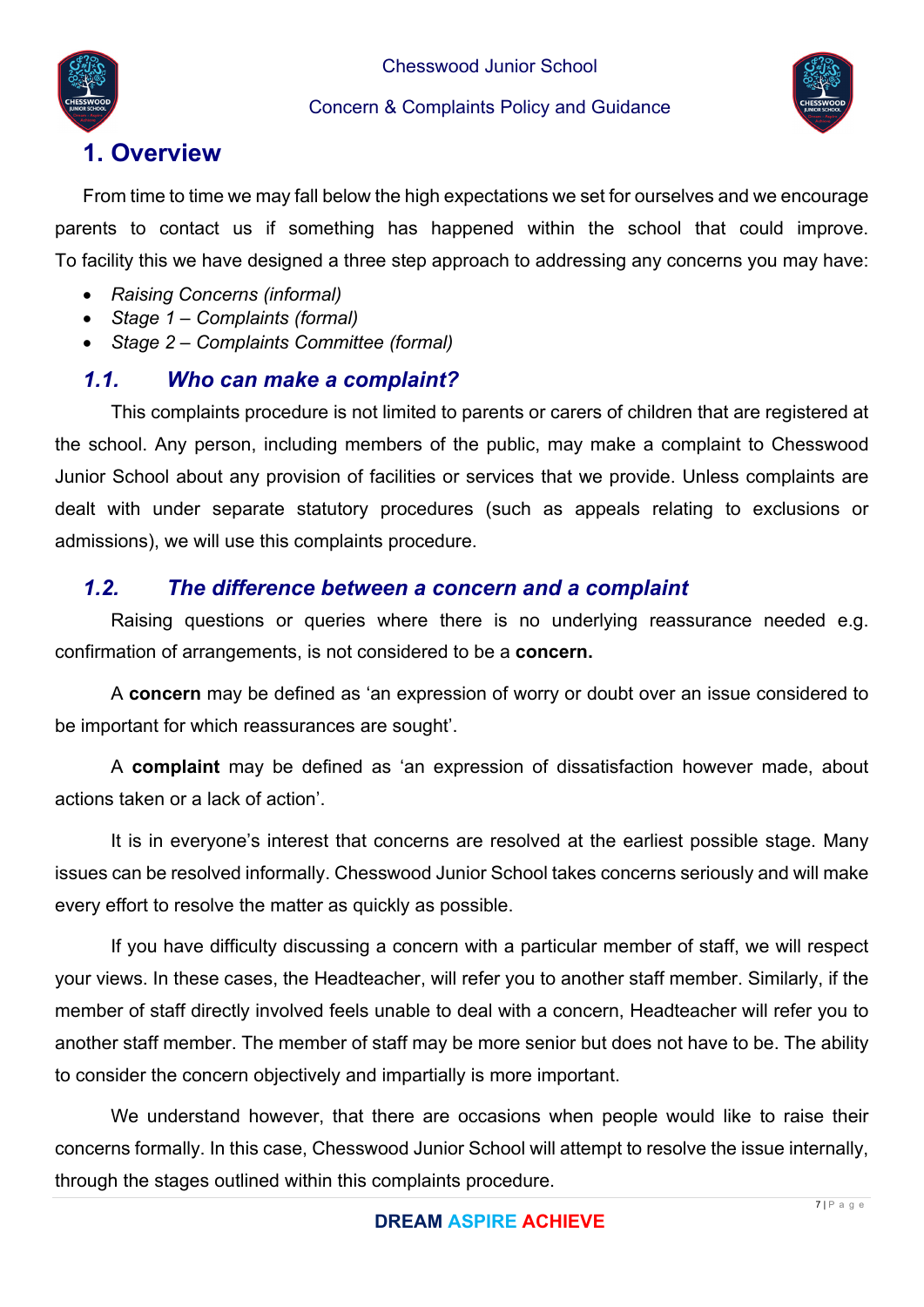



# *1.3. Expectations of those raising a concerns or complaints*

We recognise and appreciate problems occurring in school that make a child unhappy can produce strong emotions. From experience problems are **always** resolved more quickly and effectively if parents share their specific concerns and problems rather than their strong emotions. You can be assured that all members of staff act in good faith and will make every effort to resolve any issues arising in order that your child may return to being happy and learning productively in the shortest period of time. In return, we expect those raising a concern to act reasonably at all times and in particular to ensure that:

- any and all members of staff are spoken to (written about) in a courteous and respectful manner throughout the process.
- at no time are members of staff threatened or abused, either directly or indirectly, on line or offline (threats made against school staff to other colleagues, schools or organisations). We have a zero-tolerance approach to violent, abusive or threatening behaviour.
- the focus remains on seeking to resolve the concern or complaint whilst maintaining good working relationships.
- the concern or complaint has not been posted on any social media site anonymously or otherwise.

## *1.4. Anonymous concerns or complaints*

We will not normally investigate anonymous complaints. However, the headteacher or Chair of Governors, if appropriate, will determine whether the complaint warrants an investigation. In exceptional circumstances, when we believe a concern has been raised in good faith, we will pursue a resolution particularly in cases that may involve safeguarding, bullying or anti-social behaviour.

## *1.5. Time Scales*

Concerns are best raised at the time, or as soon as possible after the incident.

You must raise your concern or complaint within three months of the incident or, where a series of associated incidents have occurred, within three months of the last of these incidents. The headteacher or Chair of Governors, if appropriate, will only consider concerns/complaints made outside of this time frame if exceptional circumstances apply.

We will consider complaints made outside of term time to have been received on the first school day after the holiday period.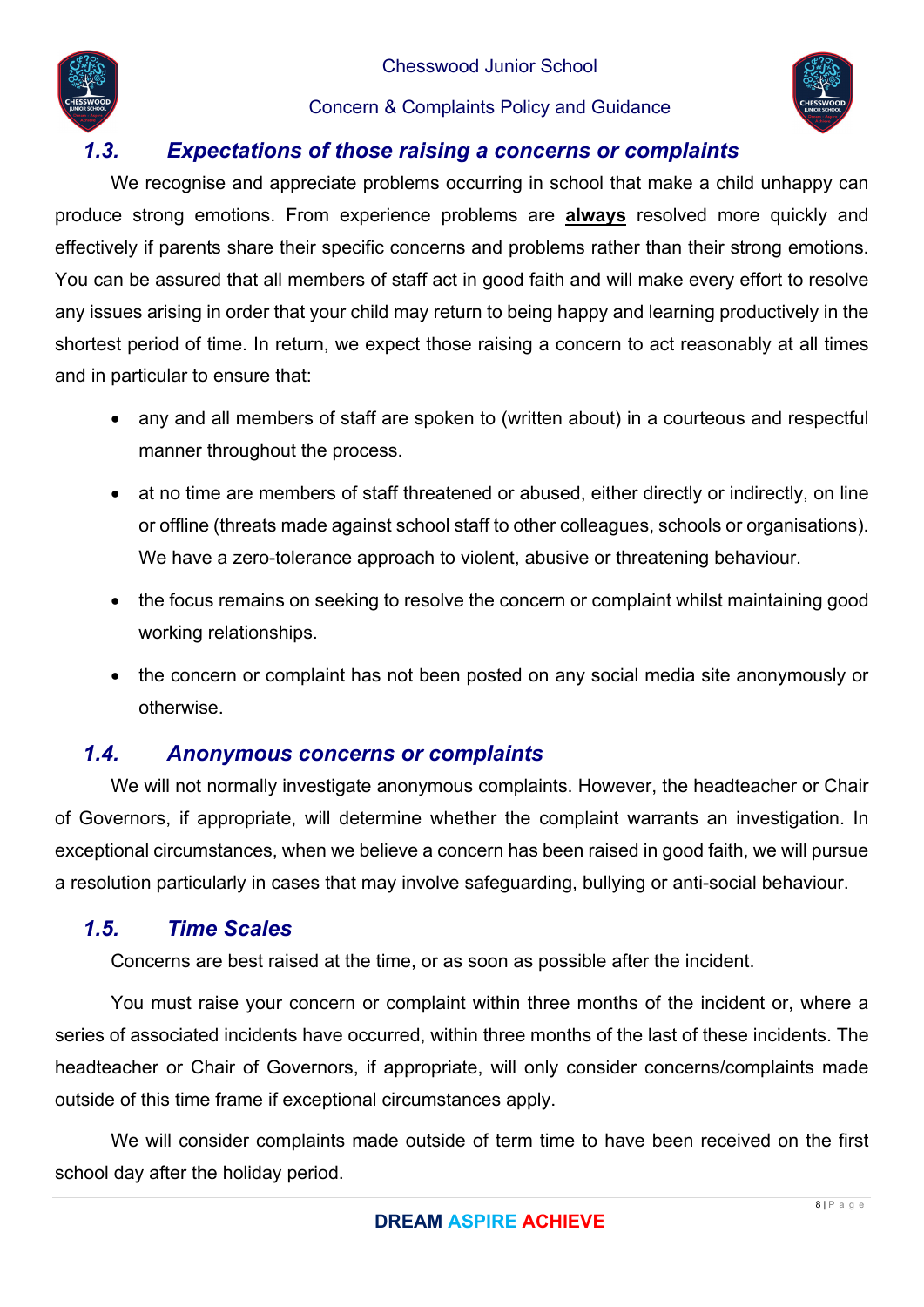



## *1.6. Complaints received outside of term time*

We will consider complaints made outside of term time to have been received on the first school day after the holiday period.

# *2.* **Principles**

- We welcome feedback from parents or carers of children that are registered at the school along with other people in the wider community.
- Where this feedback raises a concern or a complaint we will seek to resolve the matter openly, fairly, promptly and without prejudice.
- We expect all staff, governors and volunteers to adhere to the 7 principles of public life (see appendices)
- Our procedures for dealing with complaints will:
	- Be managed consistently by every member of the Chesswood School community and in line with the seven principles of public life
	- Be welcoming and understanding
	- Not trivialise or dismiss a complaint without giving it full consideration
	- Be simple to understand and follow
	- Be evidenced based and focused on outcomes
	- Adhere to specific time limits for action
	- Keep people informed at all stages
	- Respect people's desire for confidentiality wherever appropriate
	- Be carefully quality assured by senior leaders and governors
	- Provide information to the school's senior leadership team so that the school's procedures can be improved
- Our complaints policy, procedures and outcomes will be overseen by the Governing Body.

# **3. Scope of Policy**

This procedure covers all complaints about any provision of community facilities or services by Chesswood Junior School, other than complaints that are dealt with under other statutory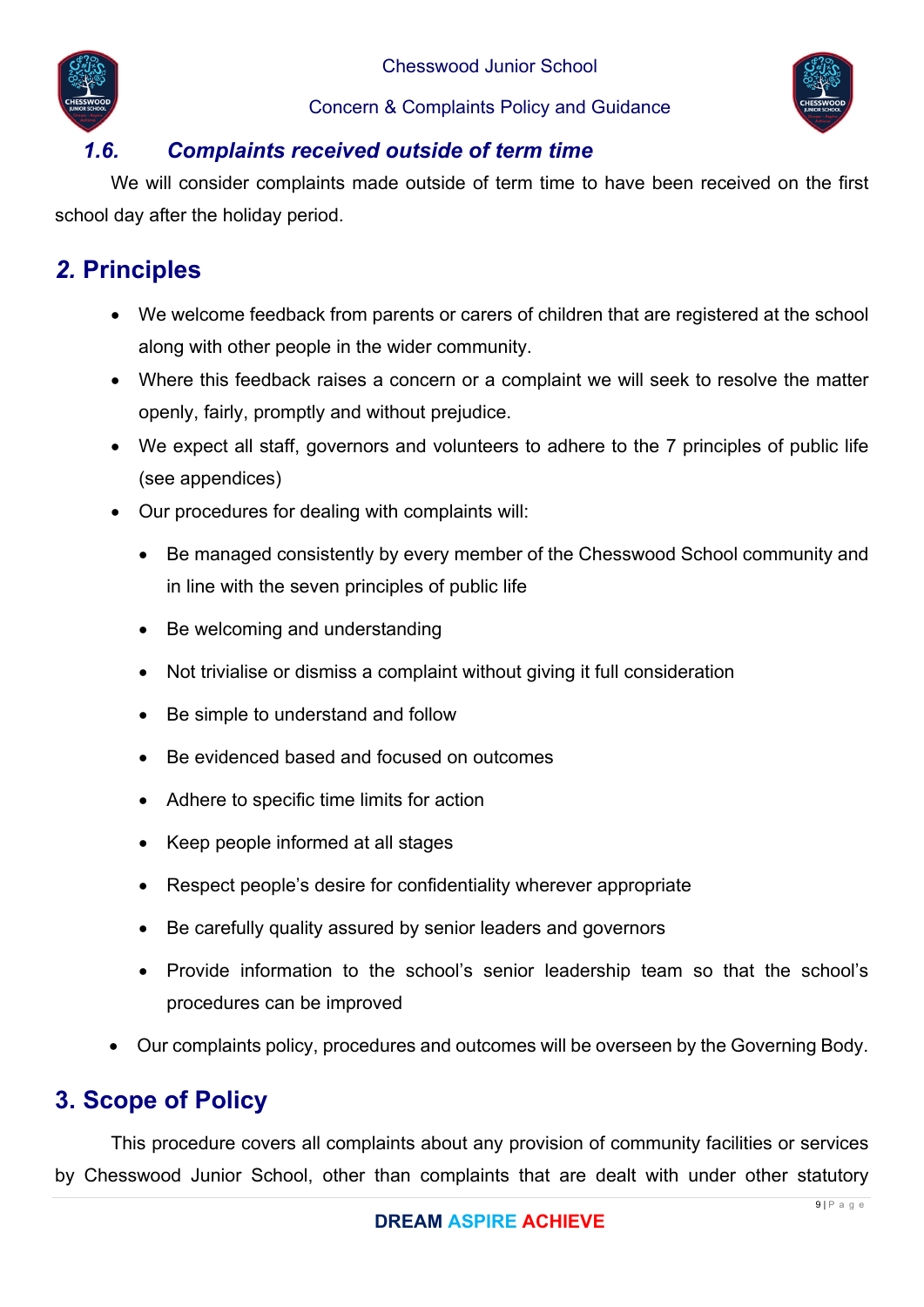



procedures, including those listed below.

|           | <b>Exceptions</b>                                                                                                            | Who to contact                                                                                                                                                                                                                                                                            |
|-----------|------------------------------------------------------------------------------------------------------------------------------|-------------------------------------------------------------------------------------------------------------------------------------------------------------------------------------------------------------------------------------------------------------------------------------------|
| $\bullet$ | Admissions to schools<br>Statutory assessments of<br><b>Special Educational Needs</b><br>School re-organisation<br>proposals | Concerns about admissions, statutory assessments of<br>Special Educational Needs, or school re-organisation proposals<br>should be raised with the appropriate team within West Sussex<br><b>County Council</b>                                                                           |
| $\bullet$ | Matters likely to require a<br><b>Child Protection</b><br>Investigation                                                      | Complaints about child protection matters are handled<br>under our child protection and safeguarding policy and in<br>accordance with relevant statutory guidance.                                                                                                                        |
|           |                                                                                                                              | If you have serious concerns, you may wish to contact the<br>local authority designated officer (LADO) who has local<br>responsibility for safeguarding or the Multi-Agency Safeguarding<br>Hub (MASH):                                                                                   |
|           |                                                                                                                              | The LADO for West Sussex County Council is Lindsey<br>Tunbridge-Adams<br>Tel: 0330 222 3339<br>Email: Lindsey.Tunbridge-<br>Adams@westsussex.gov.uk                                                                                                                                       |
|           |                                                                                                                              | The Assistant LADO is Claire Coles<br>Tel: 0330 222<br>3339<br>Email:<br>Claire.Coles@westsussex.gov.ukMASH<br>MASH@westsussex.gov.uk<br>Telephone: 01403 229 900<br>Out of Hours: 0330 222 6664                                                                                          |
|           | Exclusion of children from<br>school*                                                                                        | Further information about raising concerns<br>about<br>exclusion can be found at: www.gov.uk/school-discipline-<br>exclusions/exclusions                                                                                                                                                  |
|           |                                                                                                                              | *complaints about the application of the behaviour policy<br>can be made through the school's complaints procedure.<br>https://www.chesswood.w-<br>sussex.sch.uk/page/?title=Managing+Behaviour&pid=208                                                                                   |
|           | Whistleblowing/Confidential<br>Reporting                                                                                     | We have an internal whistleblowing procedure for all our<br>employees, including temporary staff and contractors.                                                                                                                                                                         |
|           |                                                                                                                              | The Secretary of State for Education is the prescribed<br>person for matters relating to education for whistle blowers in<br>education who do not want to raise matters direct with their<br>employer.<br><b>Referrals</b><br>made<br>be<br>at:<br>can<br>www.education.gov.uk/contactus. |
|           |                                                                                                                              | Volunteer staff who have concerns about our school<br>should complain through the school's complaints procedure. You<br>may also be able to complain direct to the LA or the Department<br>for Education (see link above), depending on the substance of<br>your complaint.               |
|           | Staff grievances                                                                                                             | Complaints from staff will be dealt with under the school's<br>internal grievance procedures.                                                                                                                                                                                             |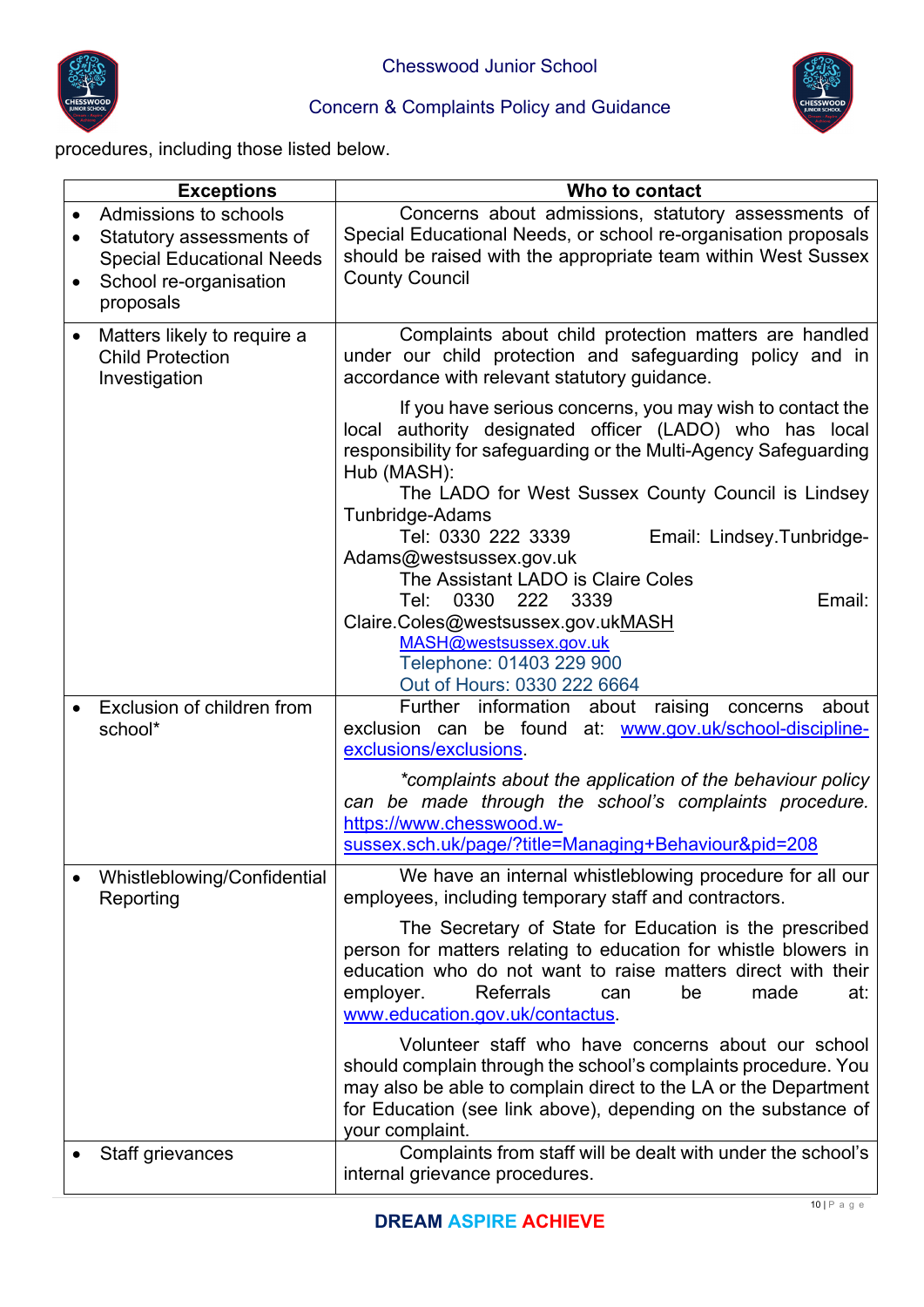



| Staff conduct                                                                                            | Complaints about staff will be dealt with under the<br>school's internal disciplinary procedures, if appropriate.                                                                                            |
|----------------------------------------------------------------------------------------------------------|--------------------------------------------------------------------------------------------------------------------------------------------------------------------------------------------------------------|
|                                                                                                          | Complainants will not be informed of any disciplinary<br>action taken against a staff member as a result of a complaint.<br>However, the complainant will be notified that the matter is being<br>addressed. |
| Complaints about services<br>provided by other providers<br>who may use school<br>premises or facilities | Providers should have their own complaints procedure to<br>deal with complaints about service. Please contact them direct.                                                                                   |
| <b>National Curriculum -</b><br>content                                                                  | contact the Department for Education at:<br>Please<br>www.education.gov.uk/contactus                                                                                                                         |

If other bodies are investigating aspects of the complaint, for example the police, local authority (LA) safeguarding teams or Tribunals, this may impact on our ability to adhere to the timescales within this procedure or result in the procedure being suspended until those public bodies have completed their investigations.

If a complainant commences legal action against Chesswood Junior School in relation to their complaint, we will consider whether to suspend the complaints procedure in relation to their complaint until those legal proceedings have concluded.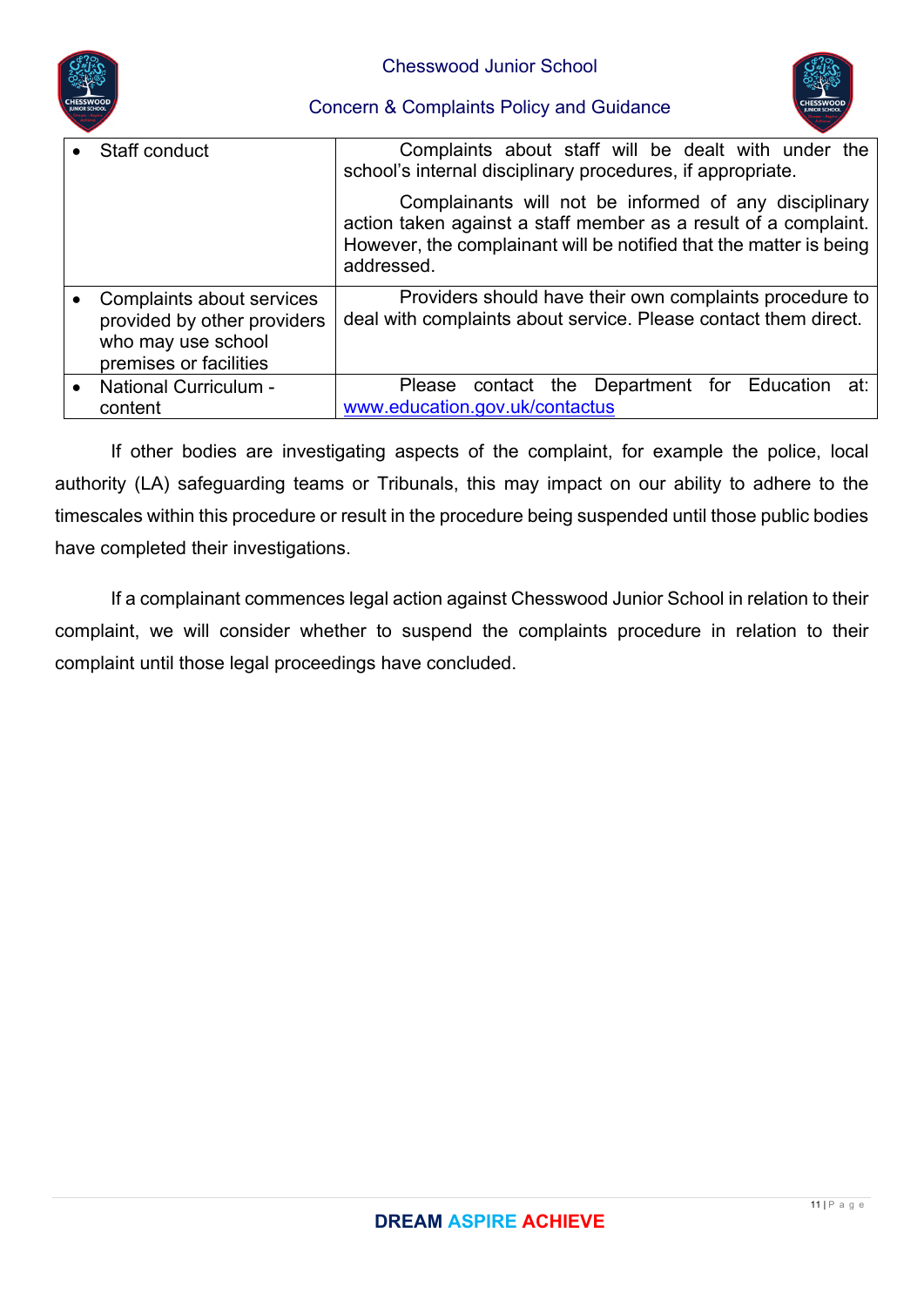

Chesswood Junior School

Concern & Complaints Policy and Guidance



# **4. Concerns and Complaints – Quick Guide**

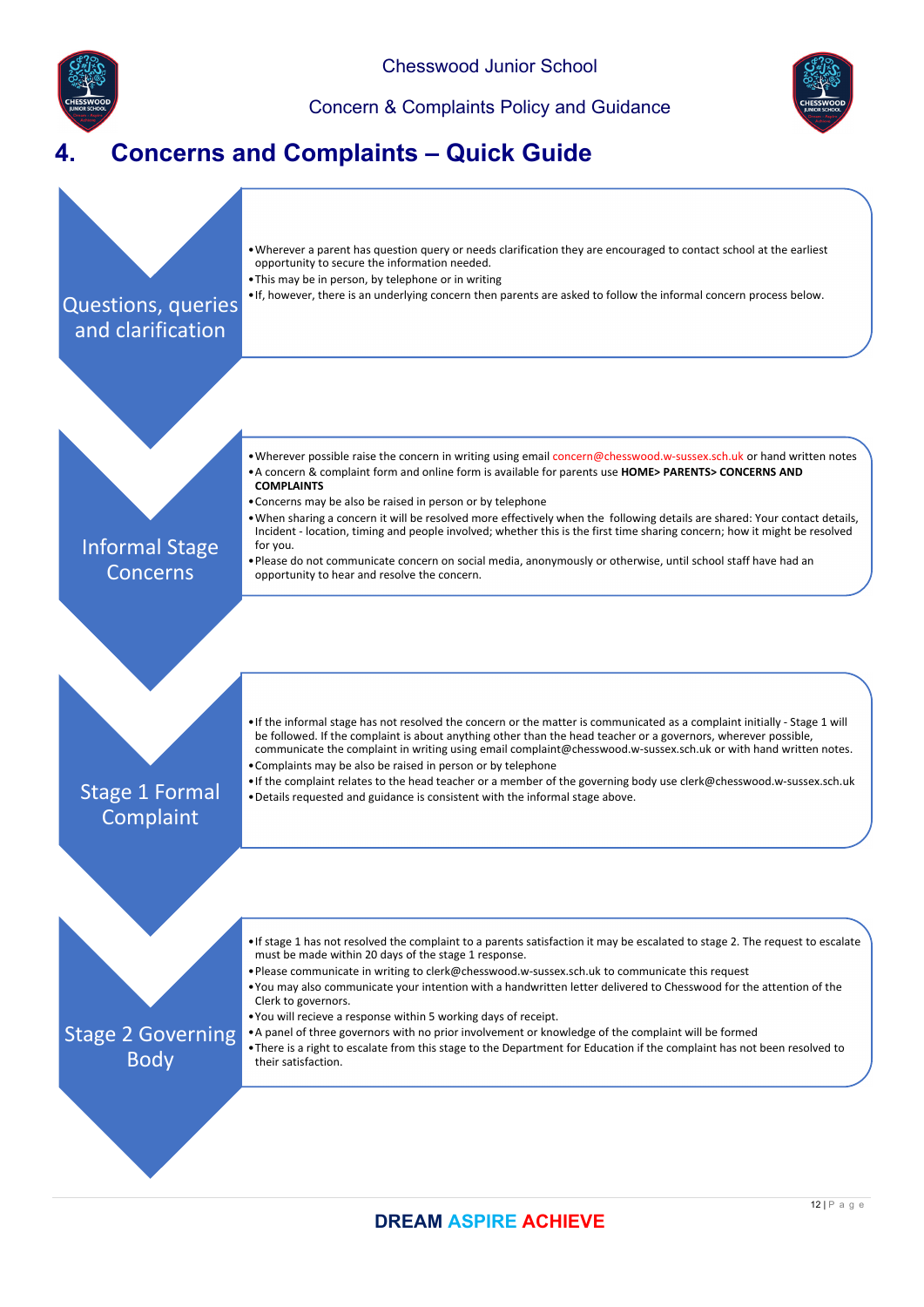





# **5. Raising Concerns**

## *Concerns – Information Required - Quick Guide*

Experience has shown that most concerns can, and are, resolved at this informal stage and there is action you can take to help resolve this swiftly:



- 1. Always provide your contact details e.g. name, email and phone number
- 2. Provide factual details of the concern e.g.
	- The location of an incident, action, reaction or interaction.
	- The timing When it happened? Time and day
	- The people involved adults and or children, names are most helpful but descriptions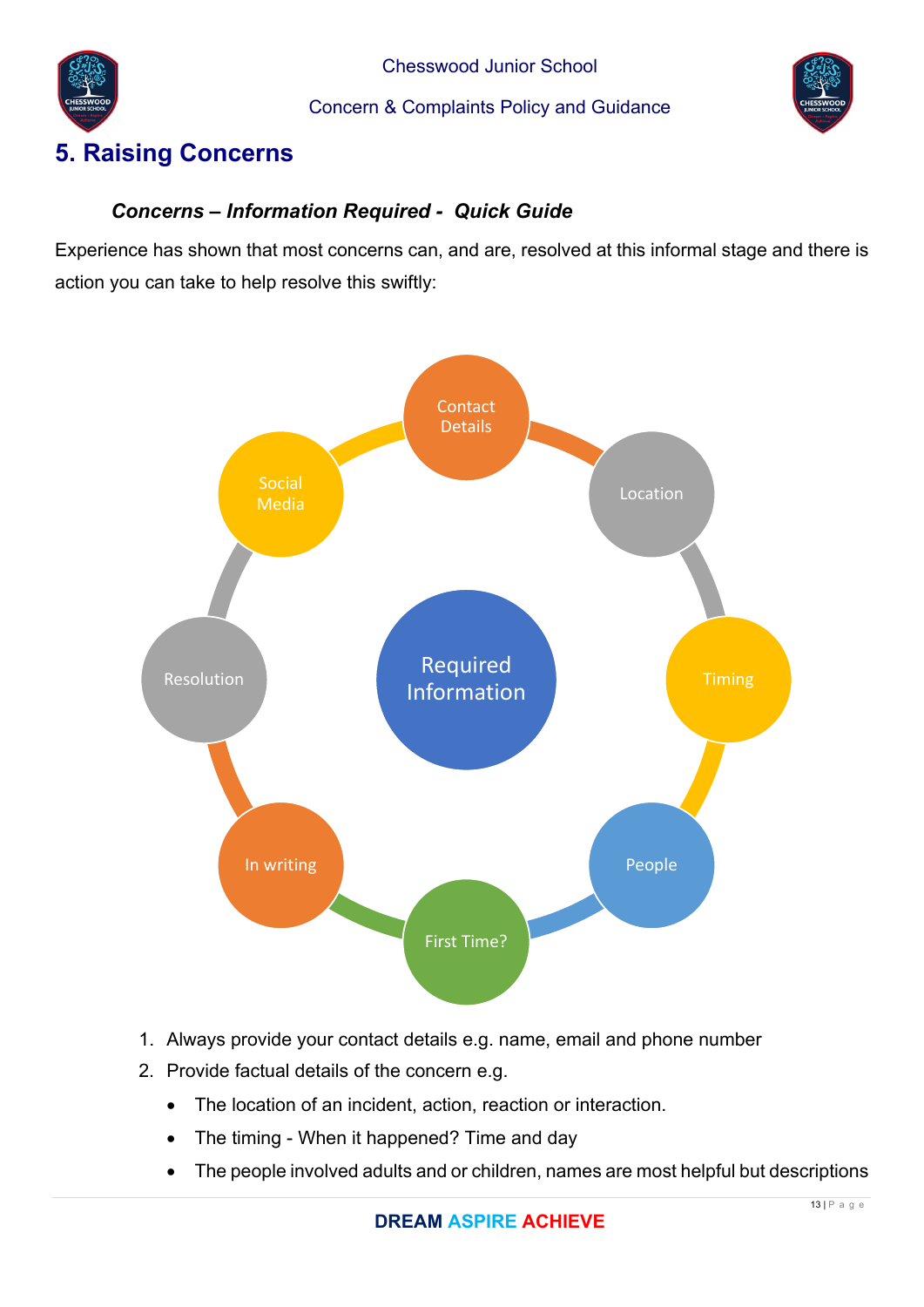

#### Chesswood Junior School



#### Concern & Complaints Policy and Guidance

will also help if a name is unknown or uncertain. It is particularly important that we approach the right adult or children during the course of any investigation.

- 3. Is this the first time you have had or raised this concern? It is always helpful to know whether you have raised the same or similar concern on more than one occasion. If so who was the concern reported to and broadly when?
- 4. Provide the information in writing to ensure we have a good foundation to undertake our investigation. Please do not let uncertainty delay your written contact – we will take what you know as soon as possible. Email: Concern@chesswood.w-sussex.sch.uk
- 5. How can this be resolved to your satisfaction? It is always helpful to know and understand how any arising issue could be resolved satisfactorily for a family, wherever possible please let us know along with your written concern how this might best be resolved from your perspective.
- 6. Please do not communicate concern on social media, anonymously or otherwise, until school staff have had an opportunity to hear and resolve the concern. We respond quickly to any concern raised and resolve almost all to parent's satisfaction. Use of social media often hinders a concern being resolved rather than helping.

## *5.1. How to raise your concern.*

A concern can be made in person, in writing or by telephone. We would always request a concern is made in writing wherever possible: concern@chesswood.w-sussex.sch.uk. Parents are welcome to contact staff directly but, we would ask parents to use concern@ email at all times. This will help school leaders intervene quickly where it is appropriate to do so.

Concerns may also be made by a third party acting on behalf on a complainant, as long as they have appropriate consent to do so.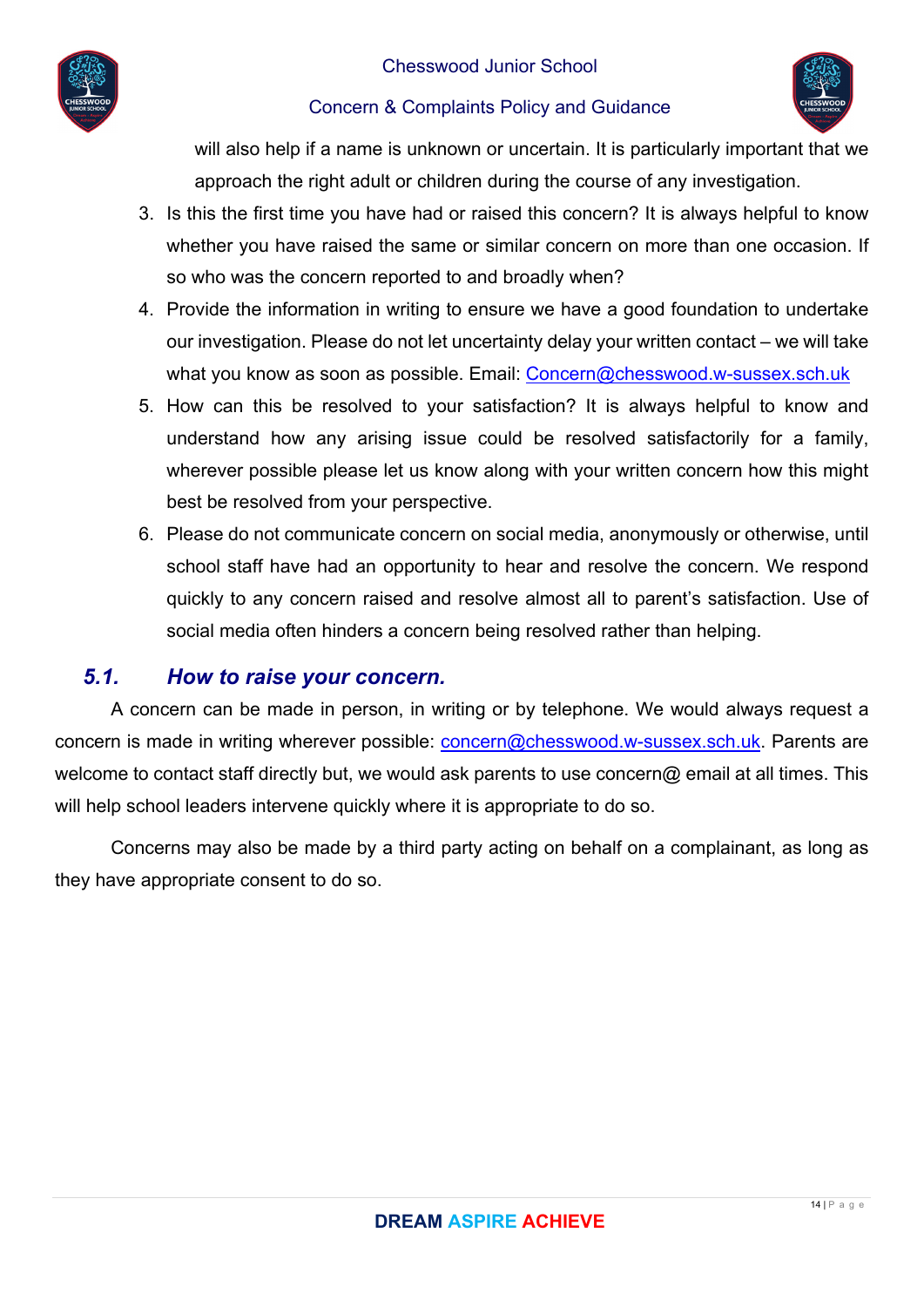



- If you would have difficulty discussing a concern with a particular member of staff, you may refer the matter to another member of staff with the same authority.
- We would ask that concerns are shared in writing wherever possible using
	- o email: concern@chesswood.w-sussex.sch.uk providing the following detail:
		- First and last name
		- Fmail
		- Contact Telephone Number Land line and or mobile
- If this is not possible please set out your concern with a handwritten note and deliver it to school.
- You may in addition to concern@chesswood.w-sussex.sch.uk :
	- $\circ$  raise the concern directly with the most appropriate member of staff using their email (this may be done in person or by telephone but we request concerns in writing)
	- $\circ$  use our online form (Appendix A)
	- o download and print the hard copy concern form https://www.chesswood.wsussex.sch.uk/page/?title=Concerns+and+Complaints&pid=190&action=saved

## *5.2. Addressing the concern*

Once we have received a concern the member of staff seeking to address the concern will:

- investigate the issues raised in good faith using their professional judgment. The scope of the investigation is determined by school staff and ultimately the head teacher. This may change throughout the course of the investigation at staff and head teacher discretion.
- keep a brief record of:
	- o contact (telephone calls, meetings and written communication)
	- o Their actions to investigate
	- $\circ$  Their perceived view of key issues
	- o Their decision on the next steps to address the concern
	- $\circ$  All of the above will be include in one or more emails to concern@chesswood.wsussex.sch.uk .

*(The notes above are for management purposes only and are therefore not intended*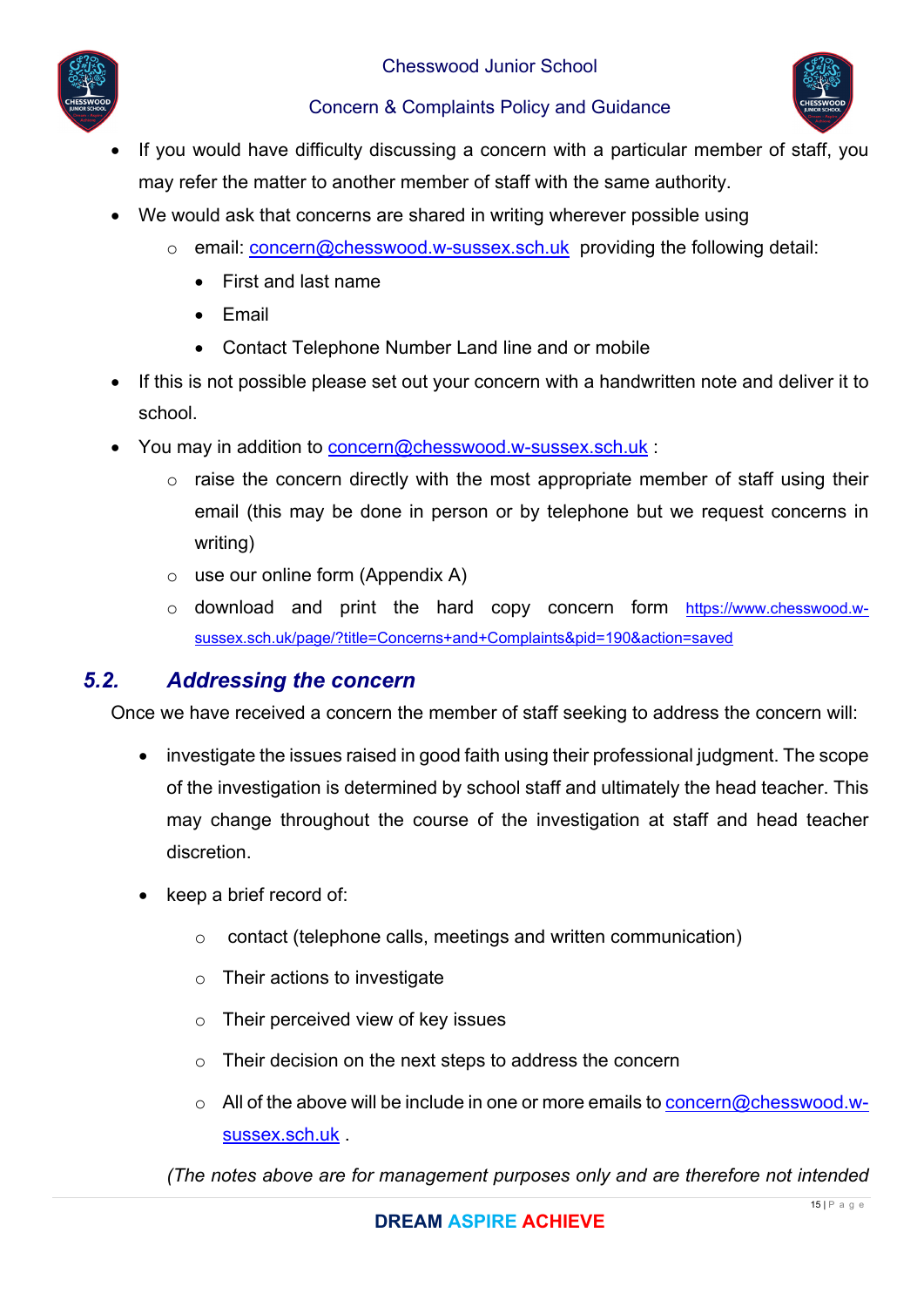



for use by the adult with the concern. However, should a subject access request be *made then the notes may be released. Notes and communication must always be professional, impartial and accurate from the professional's viewpoint. Members of staff are encouraged to note their professional view without fear or favour).* 

• Concern@chesswood.w-sussex.sch.uk must be used by the member of staff, within one working day of receipt of a concern from a parent, if the parent had not communicated using this email address originally.

Once the concern has been investigated, we may offer one or more of the following in person or in writing or in person and then in writing:

- an explanation
- an admission that the situation could have been handled differently or better
- an assurance that we will try to ensure the event complained of will not recur
- an explanation of the steps that have been or will be taken to help ensure that it will not happen again and an indication of the timescales within which any changes will be made
- an undertaking to review school policies in light of the complaint
- an apology.

We would hope that this action will address the concern to the parent's satisfaction. If it does not, we will seek to understand what other aspects are outstanding, reflect carefully on these and determine whether we can indeed resolve to a parent's or families' satisfaction. If, in the unlikely event that we cannot resolve the concern to a parent's satisfaction. Parents will be invited to escalate the original concern to a complaint.

## *5.3. Withdrawal of Concern*

If you wish to withdraw your concern, we will note this on our records. the headteacher or Chair of Governors, if appropriate, reserve the right to continue to independently investigate the matter.

# *5.4. Right to Escalate*

If you do not believe the matter has been dealt with appropriately or are not satisfied with the outcome, we encourage you to discuss this in the first instance with the person dealing with your concern. If you remain dissatisfied, you may raise a formal stage 1 complaint by following the guidance in the section.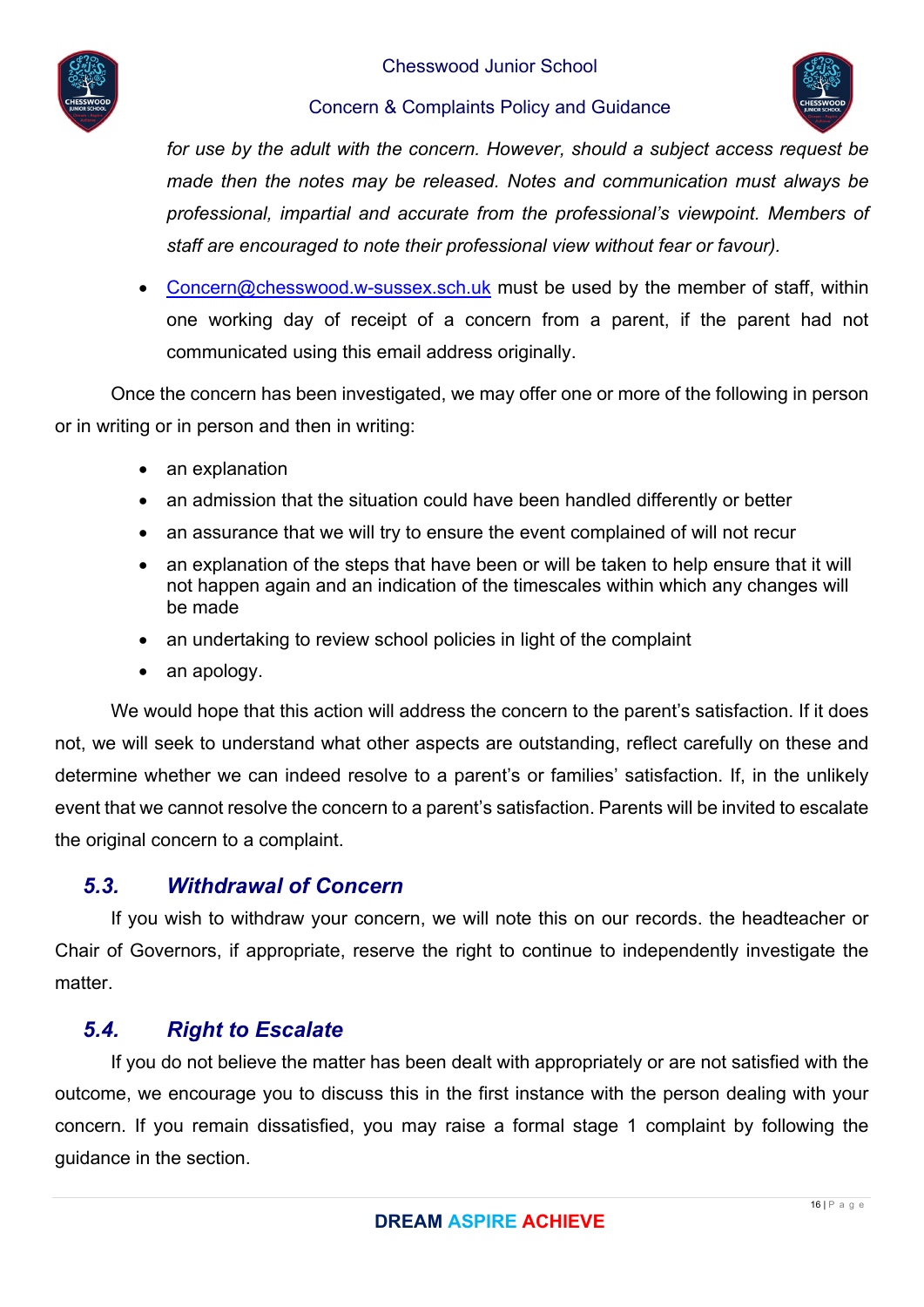



# *5.5. Specific Circumstances*

# *5.5.1. Concerns raised at the school gate by a parent of a child on roll*

School staff are at the school gates in the morning and afternoon drop off and collection times. Questions and queries are welcome at this time and in nearly all instances can be resolved there and then to everyone's benefit. However, where concerns are anything beyond 'low level'; are likely to be emotive, complex or require further investigation, parents are strongly advised not to raise them with a member of staff at the school gate, instead place the concern in writing to concern@chesswood.w-sussex.sch.uk. In exceptional circumstances, particularly where there is a notable risk of harm to a child or member of the school community the following may be considered:

- Withdraw to a more private location on the school playground (especially during this period of COVID disruption)
- If possible and appropriate, secure cover for school gate and meet immediately to understand the concern.
- Identify and request an appropriate member of staff to meet and seek to resolve the concern.

Parents, once engaged in discussion, are encouraged to let the staff member know if they believe the content or tone of any discussion is such that they feel there is any level of discomfort. It is not always clear to a member of staff when a parent or member of the community would like to end a discussion and move it to a more appropriate place for them. Therefore, we rely on a parent requesting to end the discussion and we will ALWAYS respect that and determine a mutually convenient plan to make arrangements for a more suitable time and place.

There are rare occasions when a conversation:

- 1. takes an unacceptable or inappropriate tone with little or no warning
- 2. despite best efforts of a member of staff, a parent or member of the community persists with their points when it is, in the member of staff's view, inappropriate to do so.

In response to this, staff will ask the adult to end the conversation politely, they may make this request once or more than once – it is for the member of staff only to determine the appropriateness in response to the exchange. If the adult remains persistent, the staff member will use a walkie-talkie to request another member of staff to

• witness the exchange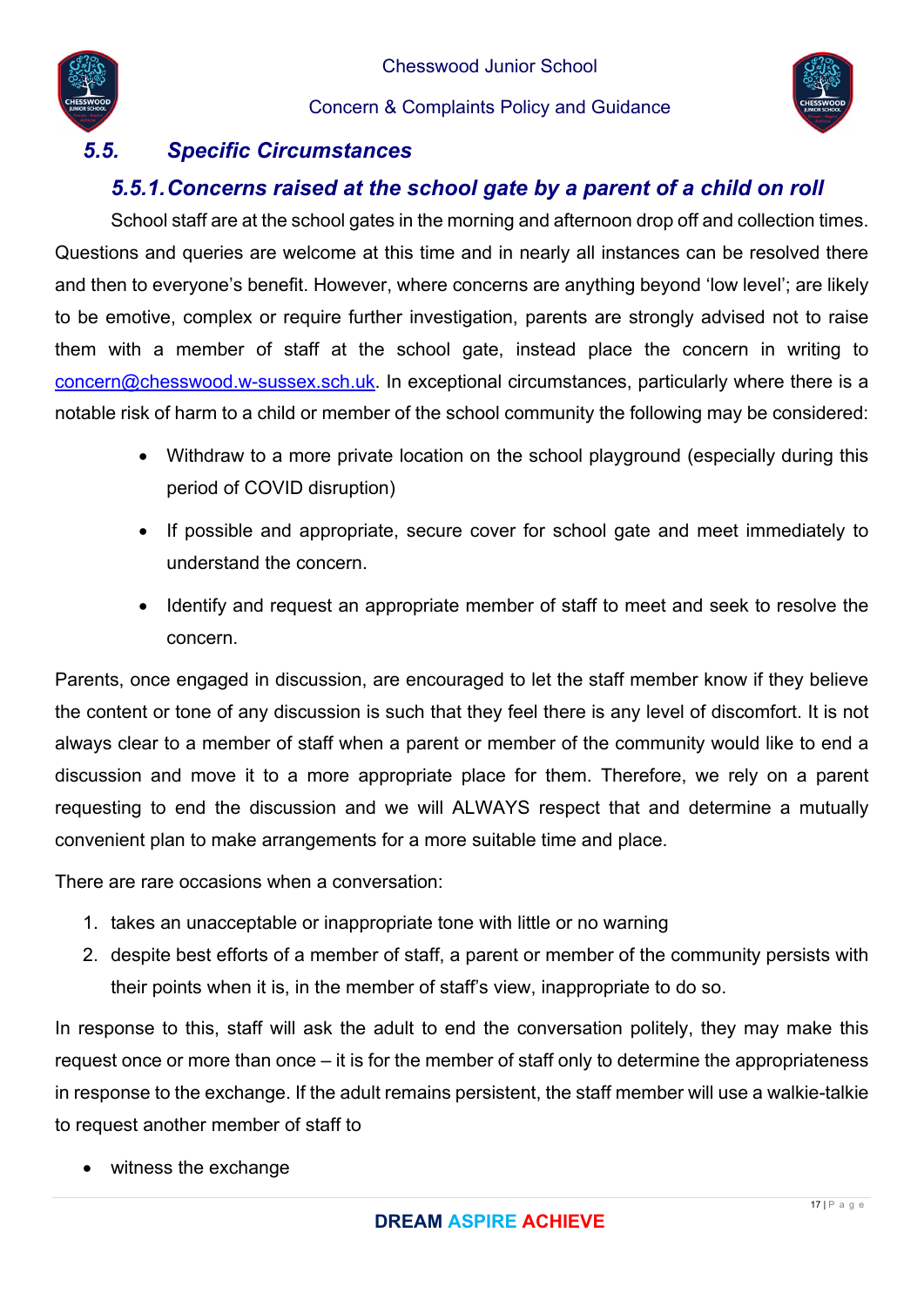



intervene to end the conversation.

Where this is unsuccessful and the exchange escalates further or continues, a senior leader will be involved and will attend. Depending on the circumstances it is possible the police will be informed. Exchanges of this nature will be subject to review and senior leaders will determine the next appropriate steps. The review will seek to determine whether it is appropriate to restrict access for the adult onto school premises. We do not expect our staff to tolerate unacceptable behaviour and will take action to protect staff from that behaviour, including that which is abusive, offensive or threatening.

*'Schools can bar someone from the premises if they feel that their aggressive, abusive or insulting behaviour or language is a risk to staff or pupils. It's enough for a member of staff or a pupil to feel threatened.' DFE Controlling Access to School Premises1*

## *5.5.2. Concern from outside of school community*

If we receive a concern from a member of the public, the policy remains that same as for members of the school community. Typically, these are received initially by telephone communication and often the caller wishes to remain anonymous. In response to any call of this nature the office team must make every reasonable effort to collect the following information:

## *Contact Information:*

 Name and contact information – mobile or home telephone number. If they refuse to provide the information it will be managed as an anonymous concern. Office staff will confirm their information will be held in the strictest confidence but we may need to contact them again for clarification with more complex incidents.

## *Incident Details:*

- Location (exact) of the incident
- Time
- Details of children or people i.e. boy, girl, approximate age, hair colour, skin colour

<sup>1</sup> https://www.gov.uk/government/publications/controlling-access-to-school-premises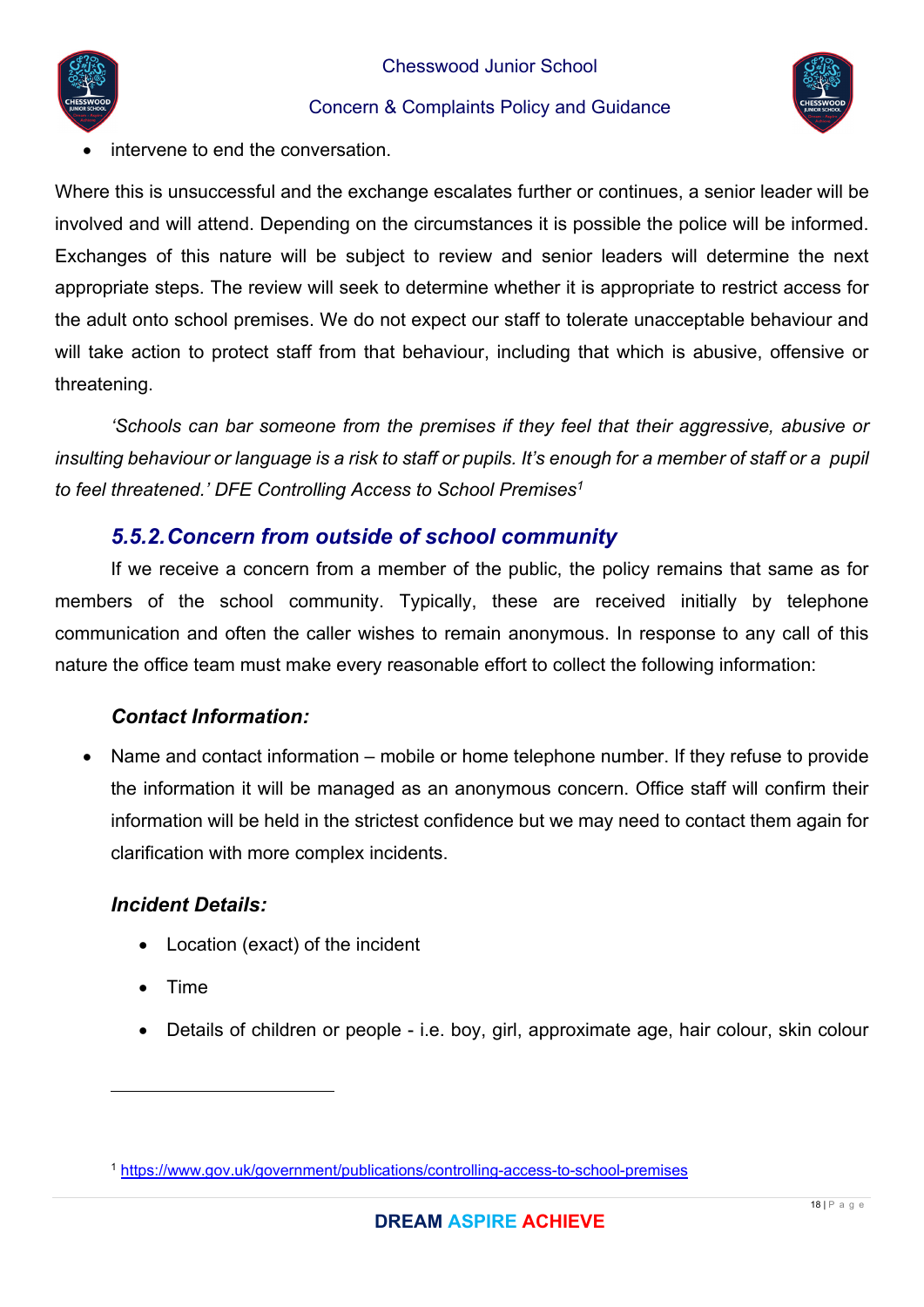



etc.

The person raising the concern will be asked to email concern@chesswood.w-sussex.sch.uk or set out the information in writing using the online form https://www.chesswood.wsussex.sch.uk/page/?title=Concerns+and+Complaints&pid=190&action=saved, the hard copy form available for download at the same location. However, brief details will be taken immediately during the initial phone call to accelerate any appropriate action school staff may need to take.

If the caller seeks to remain anonymous it is unlikely that we will be able to address the initial concern. However, in exceptional circumstances, when we believe a concern has been raised in good faith we will pursue a resolution particularly in cases that may involve safeguarding, bullying or anti-social behaviour.

## *5.6. Traffic Violations*

Concerns/complaints regarding traffic violations should be directed by the parent or member of the school community directly to Operation Crackdown, http://www.operationcrackdown.org/.

 We would welcome a copy or notification of any road traffic concerns including any images, please send these to concern@chesswood.w-sussex.sch.uk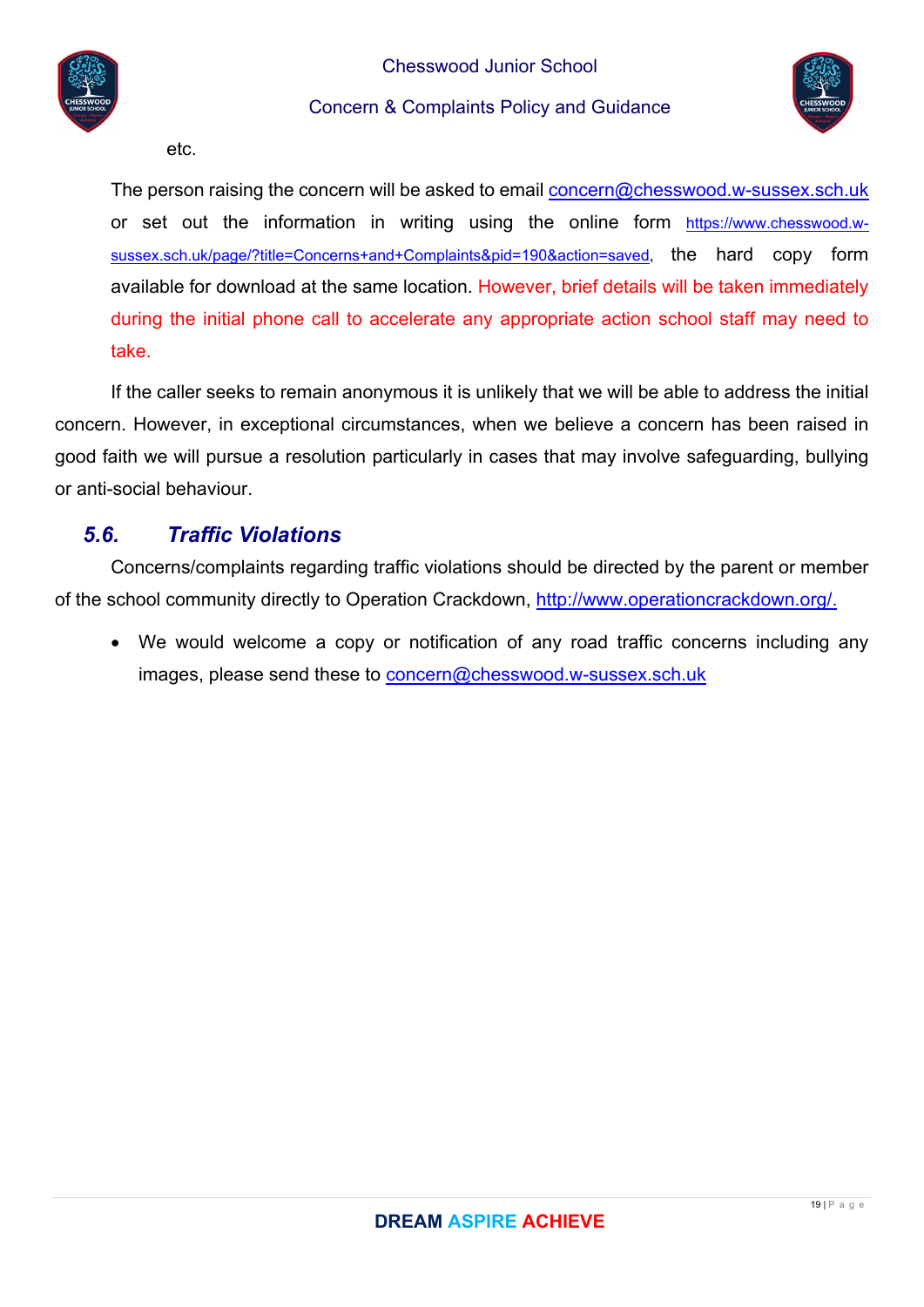



# **6. Complaints**

# *6.1. Resolving Complaints*

At each stage in the procedure, Chesswood Junior School wants to resolve the complaint. If appropriate, we will acknowledge that the complaint is upheld in whole or in part. In addition, we may offer one or more of the following:

- an explanation
- an admission that the situation could have been handled differently or better
- an assurance that we will try to ensure the event complained of will not recur
- an explanation of the steps that have been or will be taken to help ensure that it will not happen again and an indication of the timescales within which any changes will be made
- an undertaking to review school policies in light of the complaint
- an apology.

# *6.2. Withdrawal of a complaint*

If a complainant wants to withdraw their complaint, we will ask them to confirm this in writing.

# **7. Stage 1 - Complaints**

Formal complaints must be made to the head teacher (unless they are about the head teacher) A complaint can be made in person, in writing or by telephone.

# *7.1.1. All complaints, except those relating directly to the head teacher or member of the governing body*

Whilst complaints can be raised in person or by telephone, we request that you to raise the matter in writing, as this prevents potential misunderstanding and delay. Please use the email address: complaint@chesswood.w-sussex.sch.uk. Should you not have access to email please set out the complaint by hand to the head teacher deliver in a sealed envelope to the school office. Please mark email or hard copy communication for attention of the Head Teacher - Private and Confidential. This may be received by post or by hand.

To ensure we are best placed to resolve the complaint please refer to the requested content in the concerns section above or complete the concerns and complaints form (see appendices) or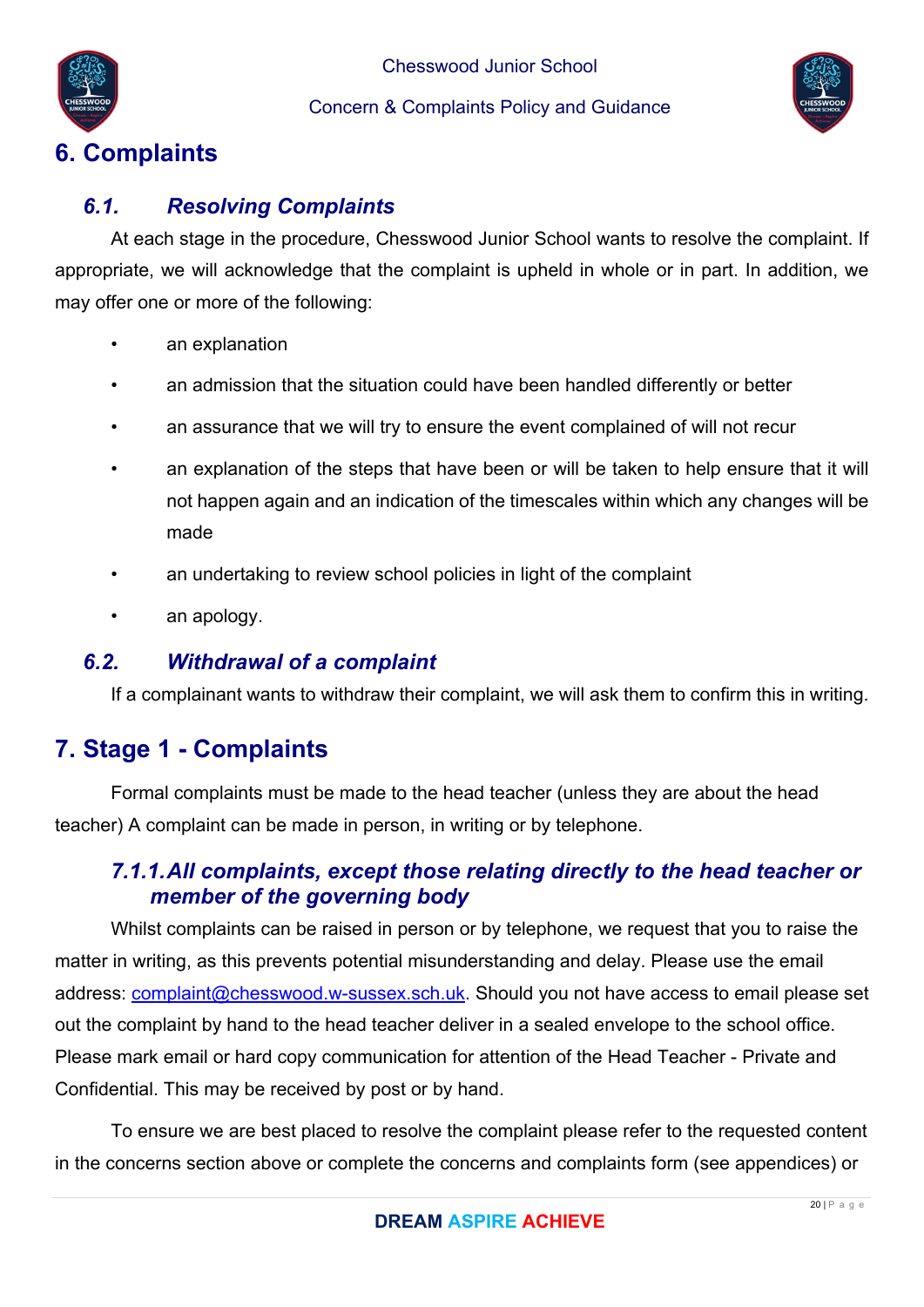



online at: https://www.chesswood.w-sussex.sch.uk/page/?title=Concerns+and+Complaints&pid=190&action=saved.

Complainants should not approach individual governors to raise concerns or complaints. They have no power to act on an individual basis and it may also prevent them from considering complaints at Stage 2 of the procedure.

# *7.1.2. Complaints relating to the head teacher or member of the governing body excluding the Chair of Governors*

Any complaints that involve, or are about, the headteacher should be addressed to the Chair of Governors. The online form is not suitable for this purpose as the form is monitored by the head teacher. Parents must be able to complain to the governing body in confidence. As such, use the hard copy form available for download at the location indicated above or email: clerk@chesswood.wsussex.sch.uk.

Should you not have access to email please set out complaint by hand to the Clerk to Governors and deliver it in a sealed envelope to the school office. Please mark email or hard copy communication for attention of the Chair of Governors - Private and Confidential. This may be received by post or by hand.

# *7.1.3. Complaints relating to the Chair of Governors*

Complaints that involve or are about the Chair of Governors should be addressed to the Clerk to Governors. Again, the online form is not suitable for this purpose. As such, use the hard copy form available for download at the location indicated above or email: clerk@chesswood.wsussex.sch.uk. Should you not have access to email please set out complaint by hand to the Clerk to Governors delivered in a sealed envelope to the school office. Please mark email or hard copy communication for attention of the Clerk to Governors - Private and Confidential. This may be received by post or by hand.

If you require help in completing the form, please contact the school office. You can also ask third party organisations like the Citizens Advice to help you.

In accordance with equality law, we will consider making reasonable adjustments, if required, to enable complainants to access and complete this complaints procedure. For instance, providing information in alternative formats, assisting complainants in raising a formal complaint or holding meetings in accessible locations.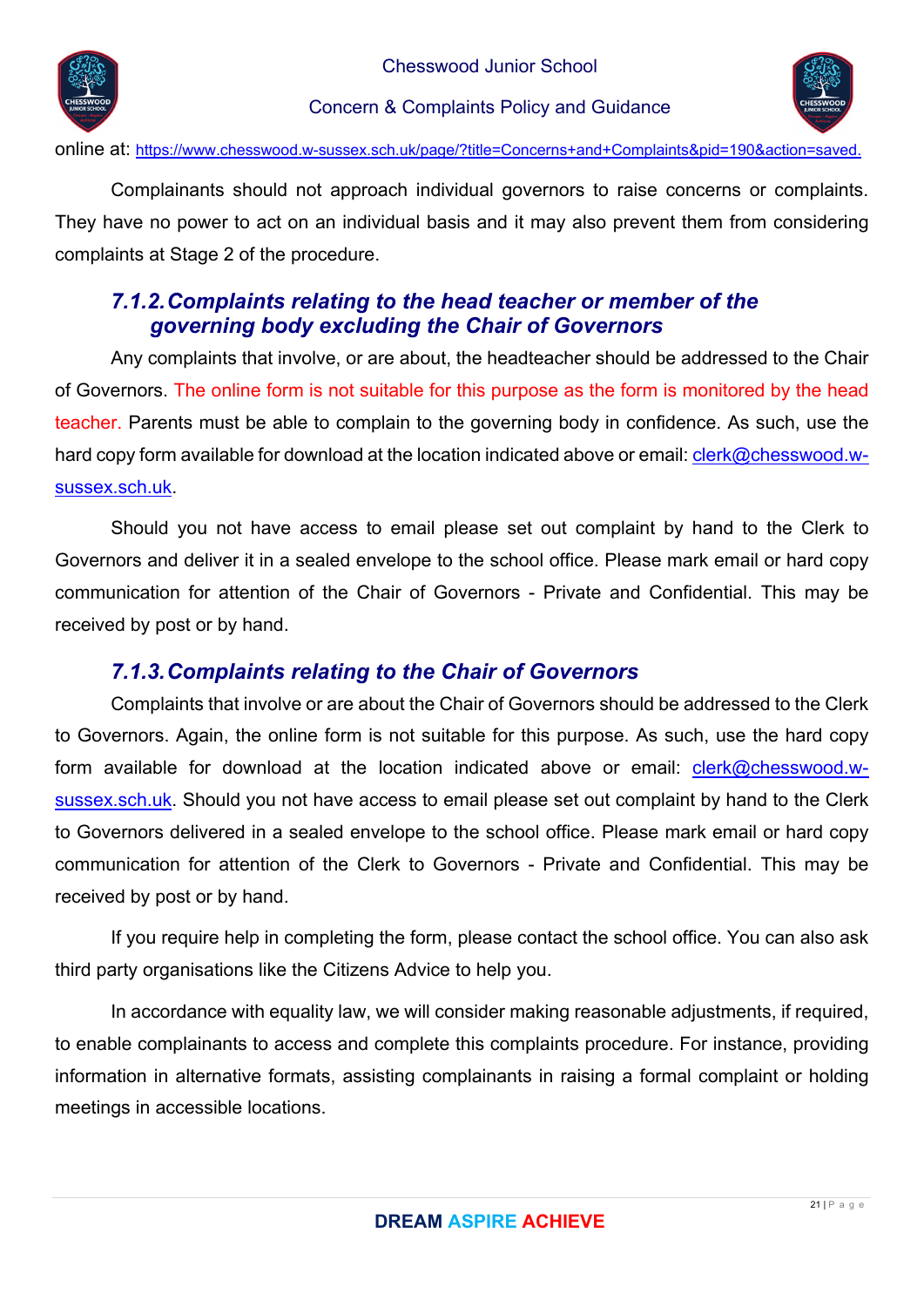



# *7.2. What to expect*

# *7.2.1. Complaints not relating to head teacher or governors*

The headteacher will record the date the complaint is received and will acknowledge receipt of the complaint in writing (either by letter or email) within 5 school days.

Within this response, the headteacher will seek to clarify the nature of the complaint, ask what remains unresolved and what outcome the complainant would like to see, as appropriate (The online and hard copy form request this information is shared at the outset). The headteacher can consider whether a face to face meeting is the most appropriate way of doing this.

*Note: The headteacher may delegate the investigation to another member of the school's senior leadership team but not the decision to be taken.* 

During the investigation, the headteacher (or investigator) will:

- if necessary, interview those involved in the matter and/or those complained of, allowing them to be accompanied if they wish
- keep a written record of any meetings/interviews in relation to their investigation.

At the conclusion of their investigation, the headteacher will provide a formal written response within 15 school days of the date of receipt of the complaint.

If the headteacher is unable to meet this deadline, they will provide the complainant with an update and revised response date.

The response will detail any actions taken to investigate the complaint and provide a full explanation of the decision made and the reason(s) for it. Where appropriate, it will include details of actions Chesswood Junior School will take to resolve the complaint.

The headteacher will advise the complainant of how to escalate their complaint should they remain dissatisfied with the outcome of Stage 1.

## *Complaints relating to the head teacher or any member of the governing body*

If the complaint is about the headteacher, or a member of the governing body (including the Chair or Vice-Chair), a suitably skilled governor will be appointed to complete all the actions at Stage 1.

Complaints about the chair, vice chair or member of the governing body must be made to the Clerk, via the school office.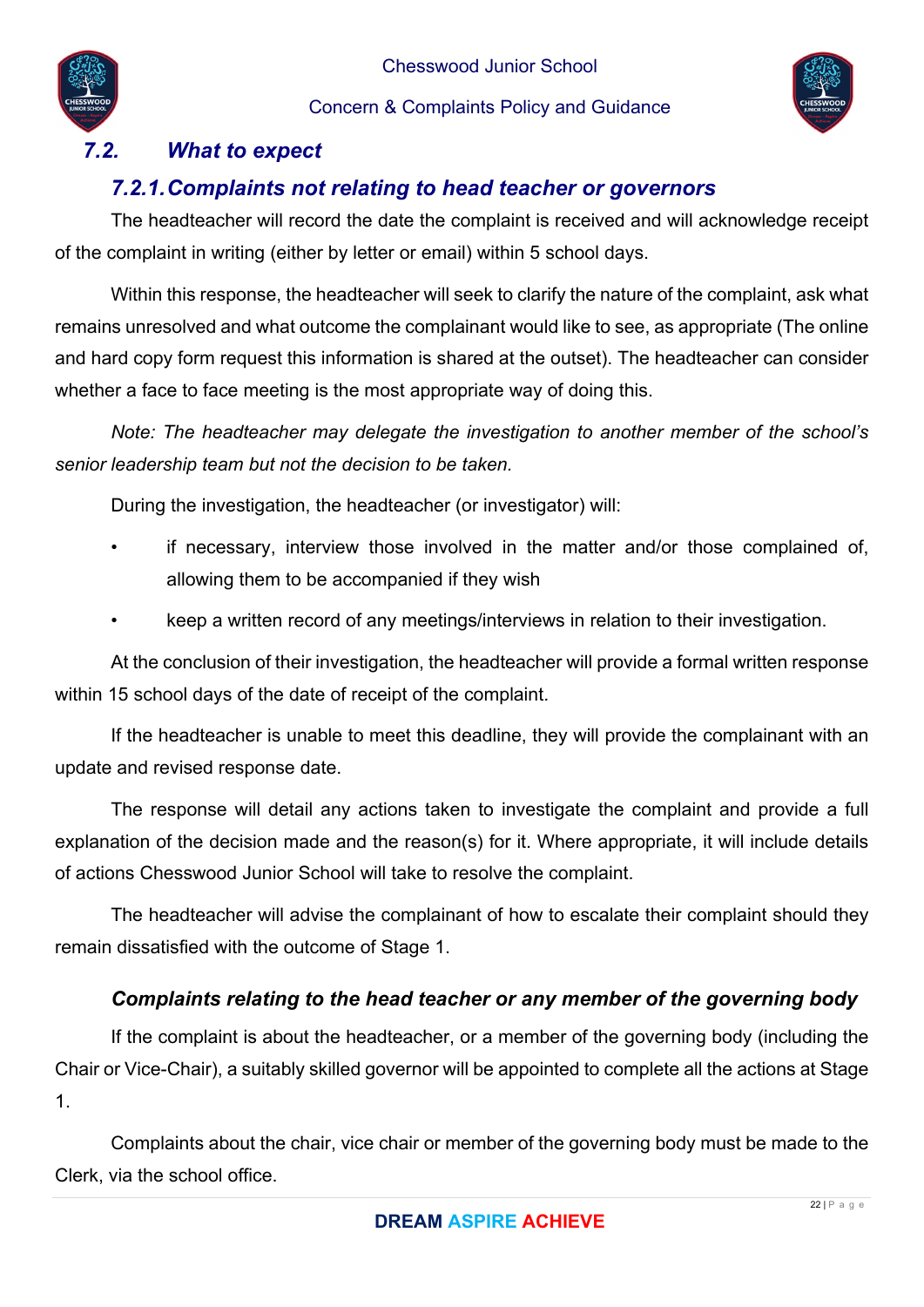



If the complaint is:

- jointly about the Chair and Vice Chair; or
- the entire governing body; or
- the majority of the governing body

Stage 1 will be considered by an independent investigator appointed by the governing body. At the conclusion of their investigation, the independent investigator will provide a formal written response.

# *7.3. Right to Escalate*

If you remain dissatisfied you may escalate the complaint to Stage 2 below.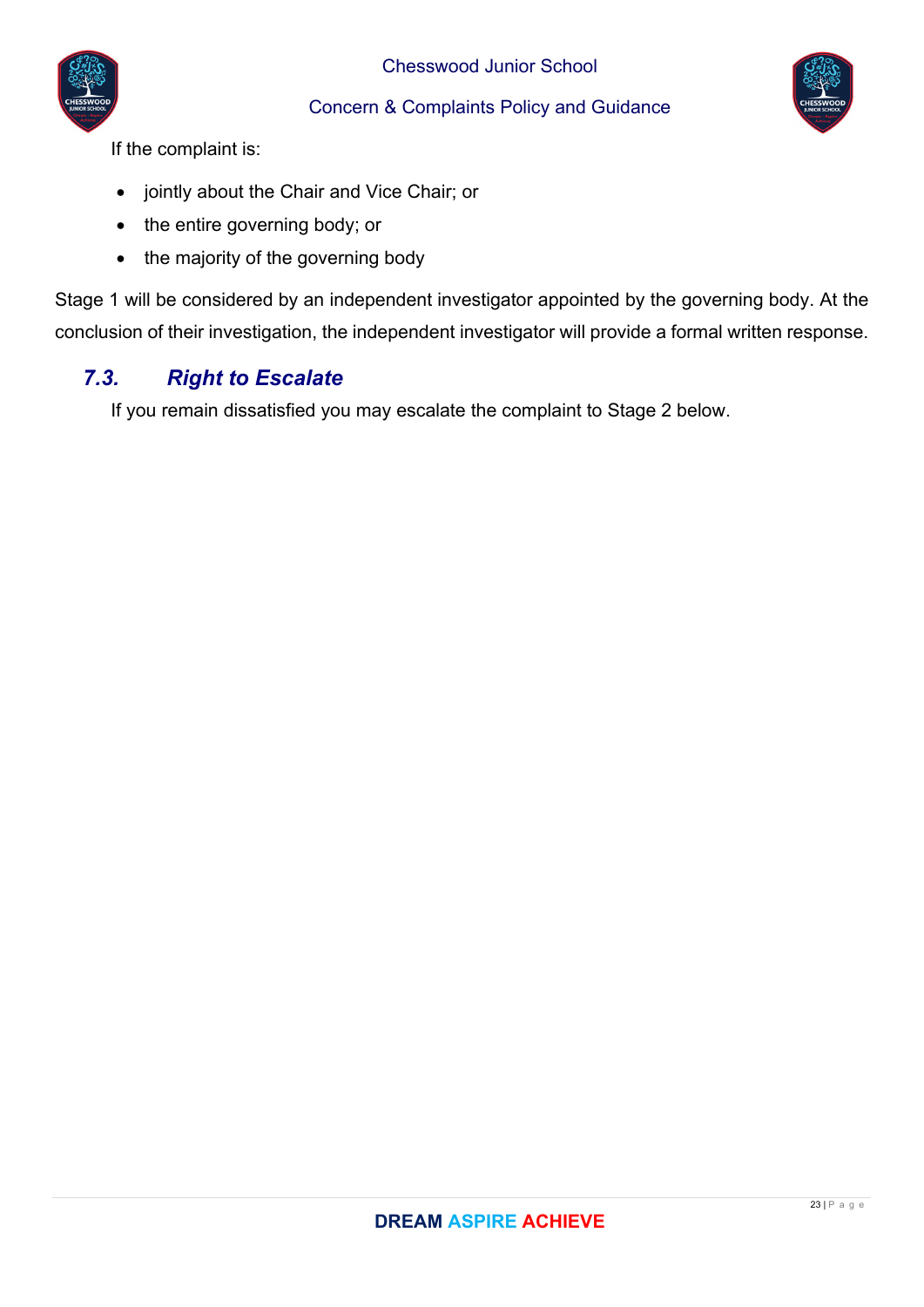



# **8. Stage 2 – Complaints Committee**

If the complainant is dissatisfied with the outcome at Stage 1 and wishes to take the matter further, they can escalate the complaint to Stage  $2 - a$  meeting with members of the governing body's complaints committee, which will be formed of the first three, impartial, governors available. This is the final stage of the complaints procedure.

## *8.1. How to escalate your complaint*

A request to escalate to Stage 2 must be made to the Clerk, clerk@chesswood.wsussex.sch.uk or, should you not have access to email, please set out complaint by hand to the Clerk to Governors deliver in a sealed envelope to the school office. Please mark email or hard copy communication for attention of the Clerk to Governors - Private and Confidential. This may be received by post or by hand.

The request must be within 20 school days of receipt of the Stage 1 response.

Requests received outside of this time frame will only be considered if exceptional circumstances apply.

#### *8.2. What to expect*

The Clerk will record the date the complaint is received and acknowledge receipt of the complaint in writing (either by letter or email) within 5 school days.

Requests received outside of this time frame will only be considered if exceptional circumstances apply.

The Clerk will write to the complainant to inform them of the date of the meeting. They will aim to convene a meeting within 15 school days of receipt of the Stage 2 request. If this is not possible, the Clerk will provide an anticipated date and keep the complainant informed.

If the complainant rejects the offer of three proposed dates, without good reason, the Clerk will decide when to hold the meeting. It will then proceed in the complainant's absence on the basis of written submissions from both parties.

The complaints committee will consist of at least three governors with no prior involvement or knowledge of the complaint. Prior to the meeting, they will decide amongst themselves who will act as the Chair of the Complaints Committee. If there are fewer than three governors from Chesswood Junior School available, the Clerk will source any additional, independent governors through another local school or through their LA's Governor Services team, in order to make up the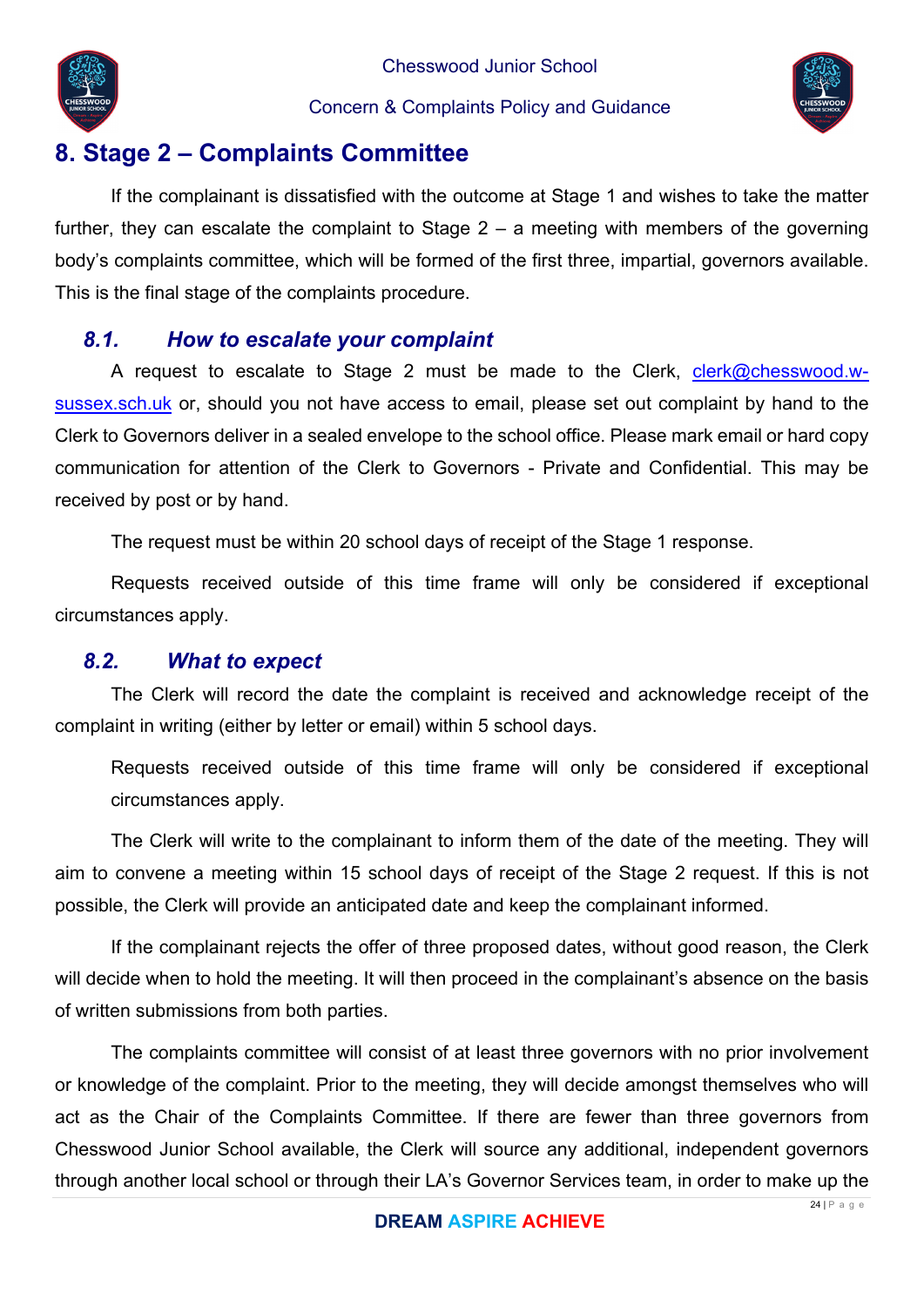



committee. Alternatively, an entirely independent committee may be convened to hear the complaint at Stage 2.

The committee will decide whether to deal with the complaint by inviting parties to a meeting or through written representations, but in making their decision they will be sensitive to the complainant's needs.

If the complainant is invited to attend the meeting, they may bring someone along to provide support. This can be a relative or friend. Generally, we do not encourage either party to bring legal representatives to the committee meeting. However, there may be occasions when legal representation is appropriate.

For instance, if a school employee is called as a witness in a complaint meeting, they may wish to be supported by union and/or legal representation.

*Note: Complaints about staff conduct will not generally be handled under this complaints procedure. Complainants will be advised that any staff conduct complaints will be considered under staff disciplinary procedures, if appropriate, but outcomes will not be shared with them.* 

Representatives from the media are not permitted to attend.

At least 5 school days before the meeting, the Clerk will:

- $\circ$  confirm and notify the complainant of the date, time and venue of the meeting, ensuring that, if the complainant is invited, the dates are convenient to all parties and that the venue and proceedings are accessible
- o request copies of any further written material to be submitted to the committee at least 2 school days before the meeting.

Any written material will be circulated to all parties at least 5 school days before the date of the meeting. The committee will not normally accept, as evidence, recordings of conversations that were obtained covertly and without the informed consent of all parties being recorded.

The committee will also not review any new complaints at this stage or consider evidence unrelated to the initial complaint to be included. New complaints must be dealt with from Stage 1 of the procedure.

The meeting will be held in private. Electronic recordings of meetings or conversations are not normally permitted unless a complainant's own disability or special needs require it. Prior knowledge and consent of all parties attending must be sought before meetings or conversations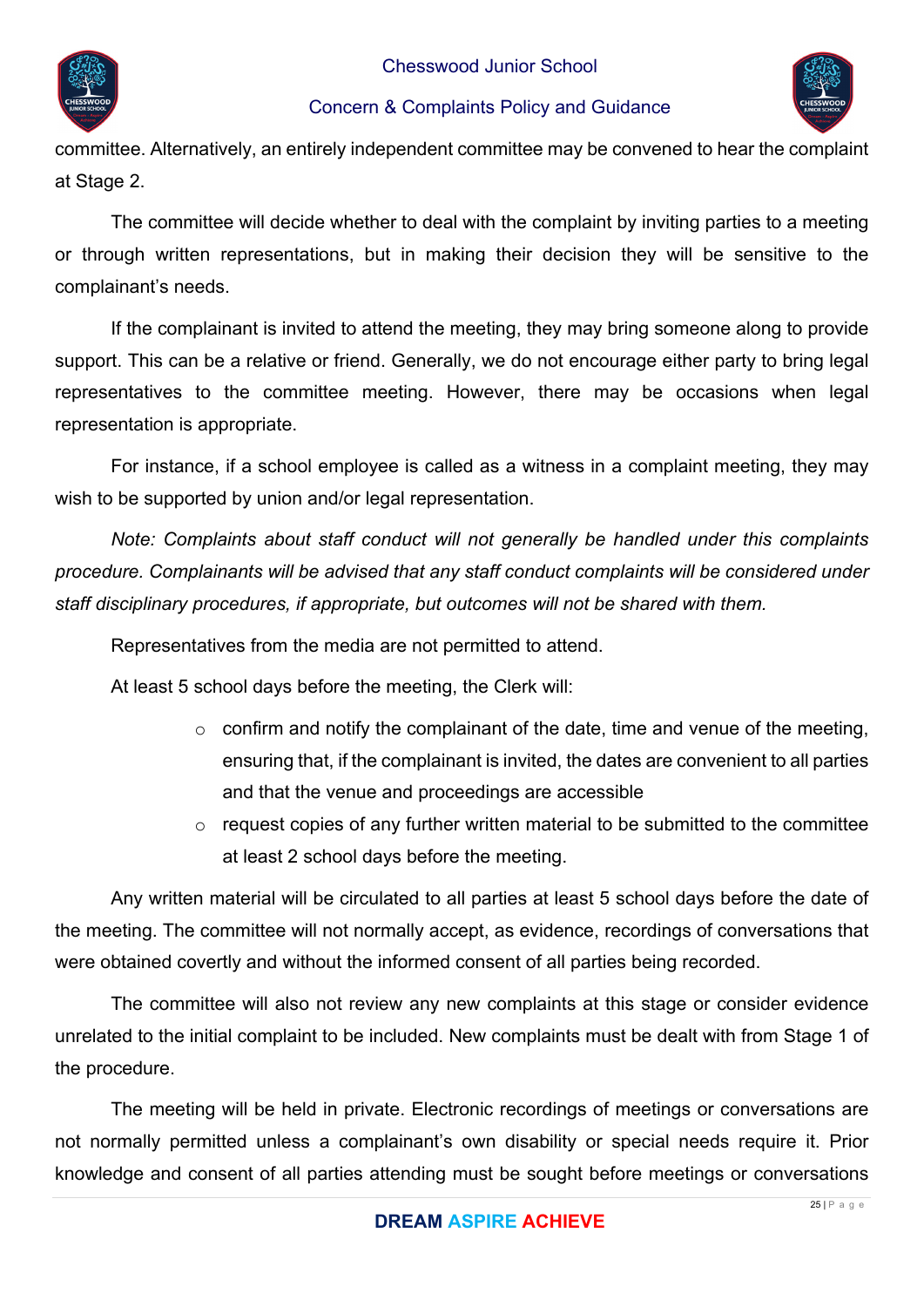



take place. Consent will be recorded in any minutes taken.

The committee will consider the complaint and all the evidence presented. The committee can:

- $\circ$  uphold the complaint in whole or in part
- o dismiss the complaint in whole or in part.

If the complaint is upheld in whole or in part, the committee will:

- $\circ$  decide on the appropriate action to be taken to resolve the complaint
- o where appropriate, recommend changes to the school's systems or procedures to prevent similar issues in the future.

The Chair of the Committee will provide the complainant and Chesswood Junior School with a full explanation of their decision and the reason(s) for it, in writing, within 10 school days.

The letter to the complainant will include details of how to contact the Department for Education if they are dissatisfied with the way their complaint has been handled by Chesswood Junior School.

If the complaint is:

- o jointly about the Chair and Vice Chair or
- o the entire governing body or
- $\circ$  the majority of the governing body

Stage 2 will be heard by a committee of independent governors.

The response will detail any actions taken to investigate the complaint and provide a full explanation of the decision made and the reason(s) for it. Where appropriate, it will include details of actions Chesswood Junior School will take to resolve the complaint.

The response will also advise the complainant of how to escalate their complaint should they remain dissatisfied.

## *8.3. Next Steps*

If the complainant believes the school did not handle their complaint in accordance with the published complaints procedure or they acted unlawfully or unreasonably in the exercise of their duties under education law, they can contact the Department for Education after they have completed Stage 2.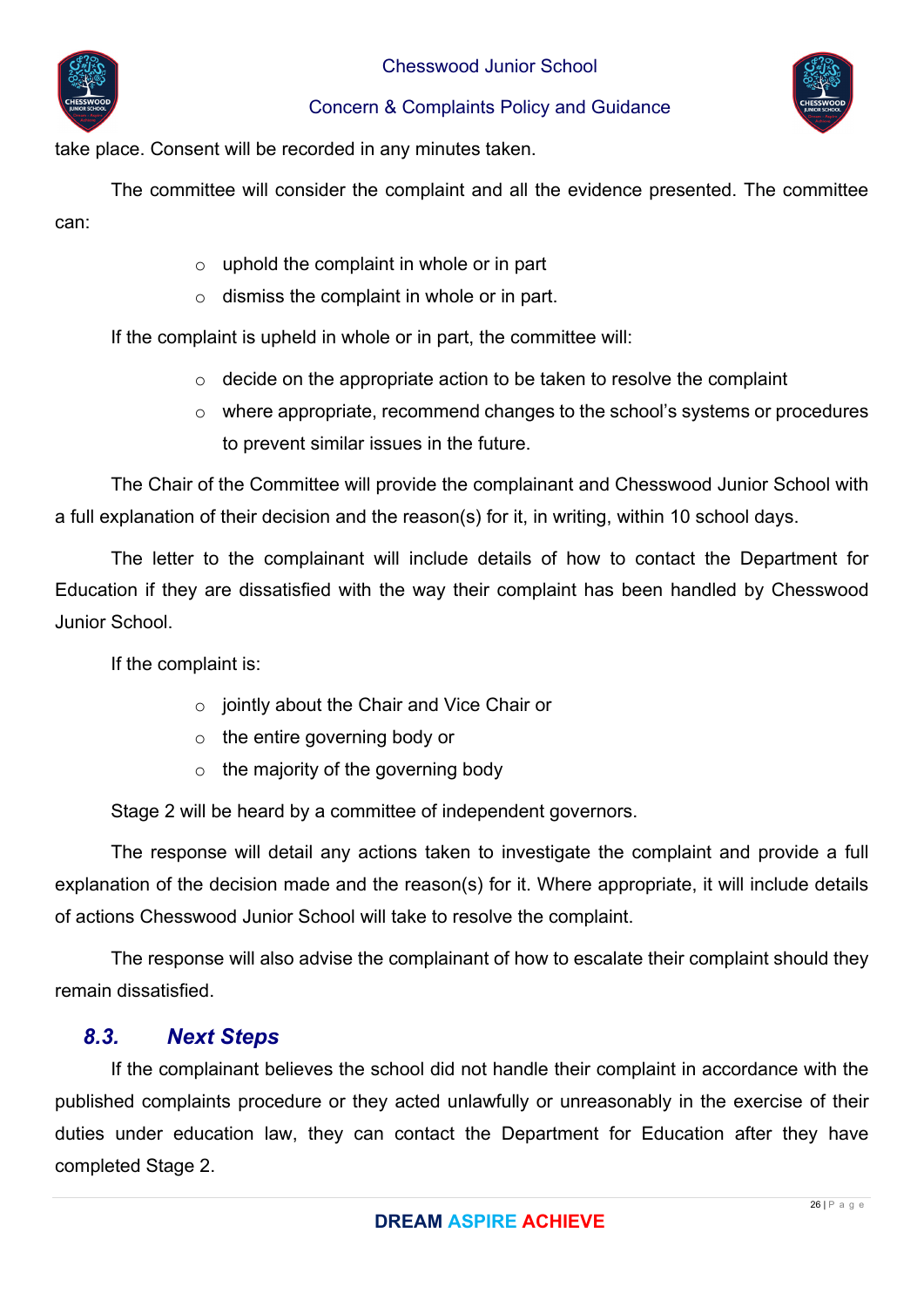



The Department for Education will not normally reinvestigate the substance of complaints or overturn any decisions made by Chesswood Junior School They will consider Chesswood Junior School has adhered to education legislation and any statutory policies connected with the complaint.

The complainant can refer their complaint to the Department for Education online at: www.education.gov.uk/contactus, by telephone on: 0370 000 2288 or by writing to:

Department for Education Piccadilly Gate Store Street Manchester M1 2WD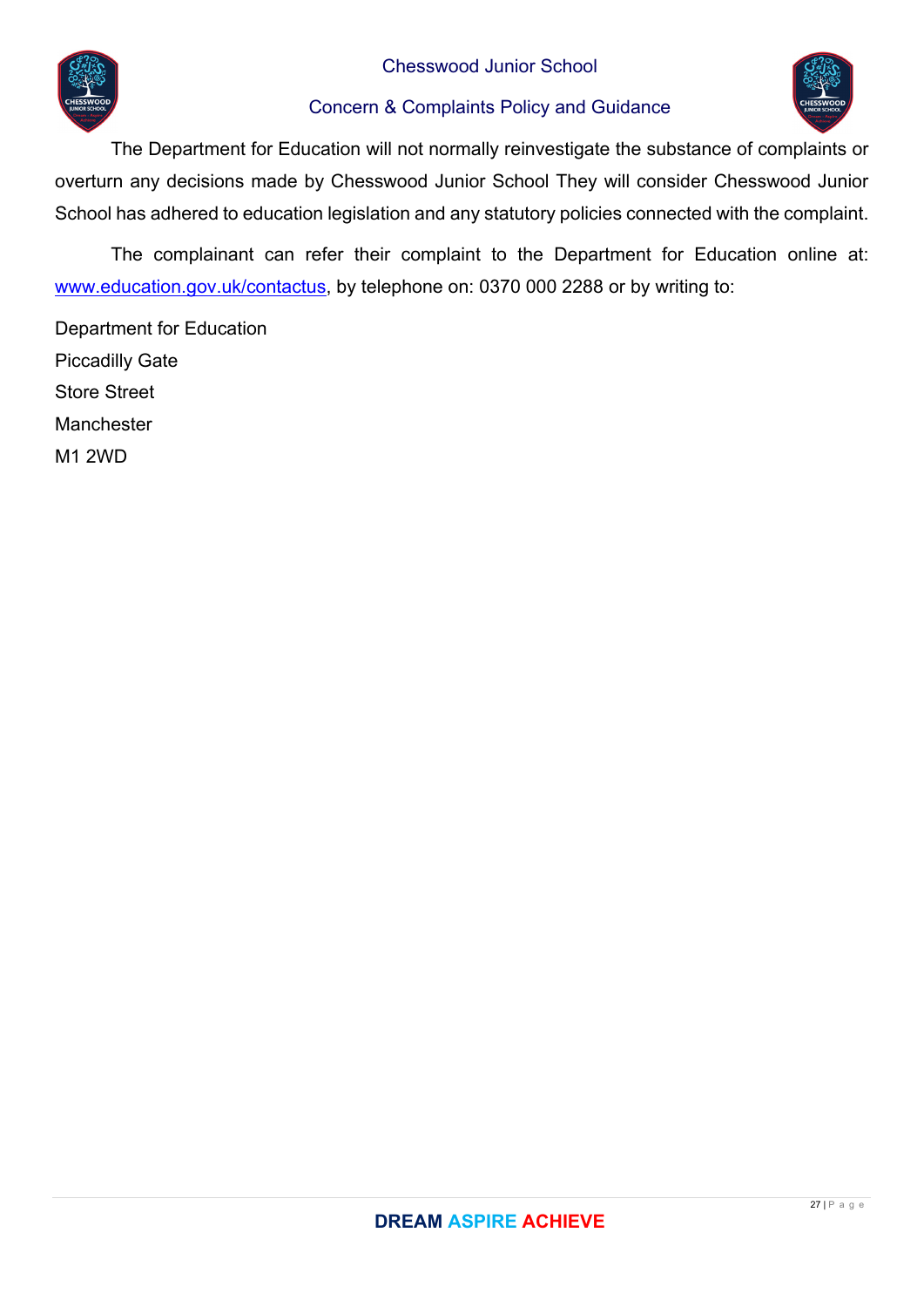



# **9. Managing serial and unreasonable complaints**

Chesswood Junior School is committed to dealing with all complaints fairly and impartially, and to providing a high quality service to those who complain. We will not normally limit the contact complainants have with our school. However, we do not expect our staff to tolerate unacceptable behaviour and will take action to protect staff from that behaviour, including that which is abusive, offensive or threatening.

*Schools can bar someone from the premises if they feel that their aggressive, abusive or insulting behaviour or language is a risk to staff or pupils. It's enough for a member of staff or a pupil to feel threatened. DFE Controlling Access to School Premises* 

Chesswood Junior School defines unreasonable behaviour as that which hinders our consideration of complaints because of the frequency or nature of the complainant's contact with the school, such as, if the complainant:

- refuses to articulate their complaint or specify the grounds of a complaint or the outcomes sought by raising the complaint, despite offers of assistance
- refuses to co-operate with the complaints investigation process
- refuses to accept that certain issues are not within the scope of the complaints procedure
- insists on the complaint being dealt with in ways which are incompatible with the complaints procedure or with good practice
- introduces trivial or irrelevant information which they expect to be taken into account and commented on
- raises large numbers of detailed but unimportant questions, and insists they are fully answered, often immediately and to their own timescales
- makes unjustified complaints about staff who are trying to deal with the issues, and seeks to have them replaced
- changes the basis of the complaint as the investigation proceeds
- repeatedly makes the same complaint (despite previous investigations or responses concluding that the complaint is groundless or has been addressed)
- refuses to accept the findings of the investigation into that complaint where the school's complaint procedure has been fully and properly implemented and completed including referral to the Department for Education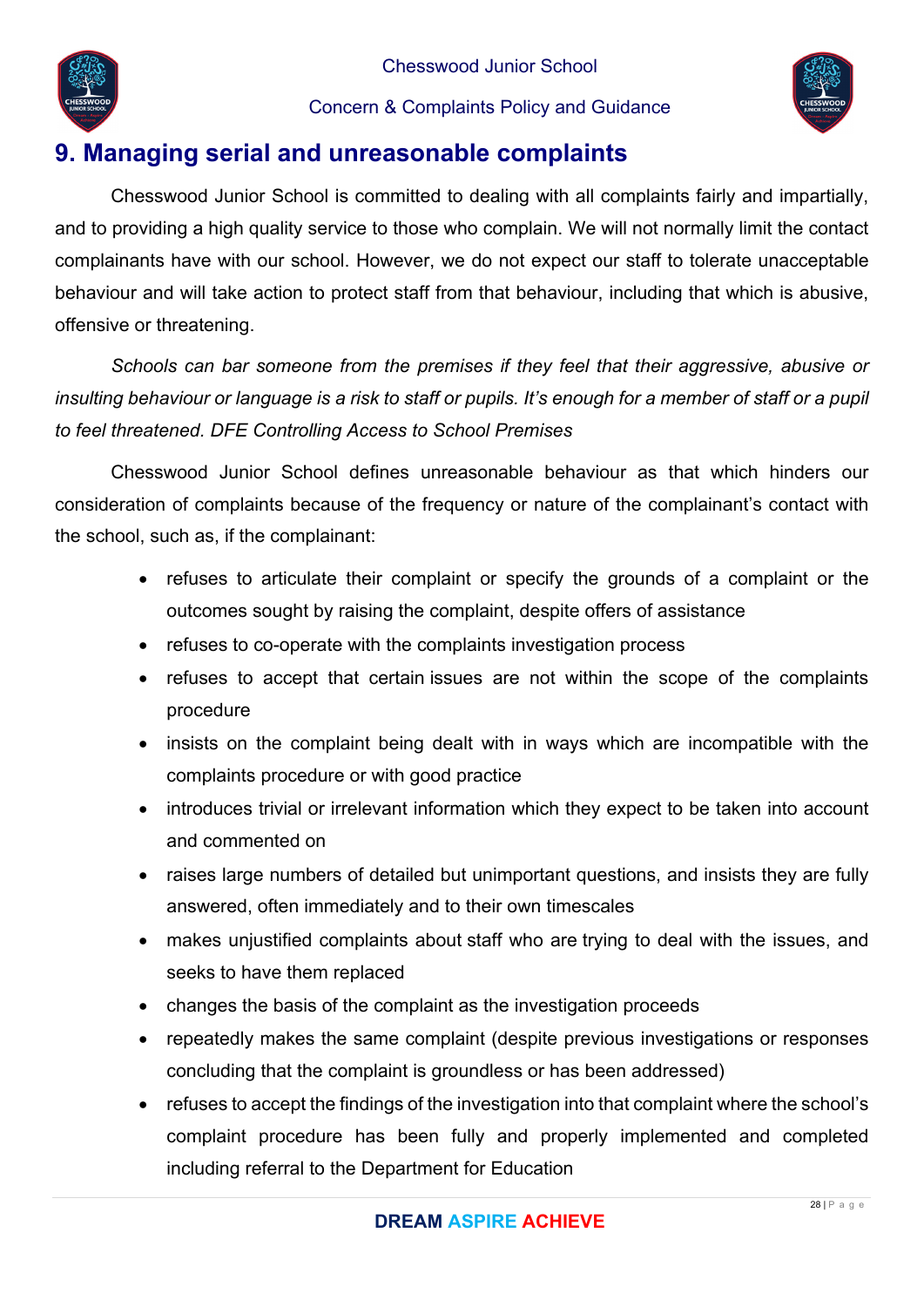



- seeks an unrealistic outcome
- makes excessive demands on school time by frequent, lengthy and complicated contact with staff regarding the complaint in person, in writing, by email and by telephone while the complaint is being dealt with
- uses threats to intimidate
- uses abusive, offensive or discriminatory language or violence
- knowingly provides falsified information
- publishes unacceptable information on social media or other public forums.

Complainants should try to limit their communication with the school that relates to their complaint, while the complaint is being progressed. It is not helpful if repeated correspondence is sent (either by letter, phone, email or text), as it could delay the outcome being reached.

Whenever possible, the headteacher or Chair of Governors will discuss any concerns with the complainant informally before applying an '*unreasonable'* marking. Wherever a complaint is thought to be serial or unreasonable the headteacher or Chair of Governors are likely to seek guidance on how to proceed from the local authority legal department. They may also then instruct them to manage communication on the schools behalf within the complaints process.

If the behaviour continues, the headteacher will write to the complainant explaining that their behaviour is unreasonable and ask them to change it. For complainants who excessively contact Chesswood Junior School causing a significant level of disruption, we may specify methods of communication and limit the number of contacts in a communication plan. This will be reviewed after six months.

In response to any serious incident of aggression or violence, we will immediately inform the police and communicate our actions in writing. This may include barring an individual from Chesswood Junior School.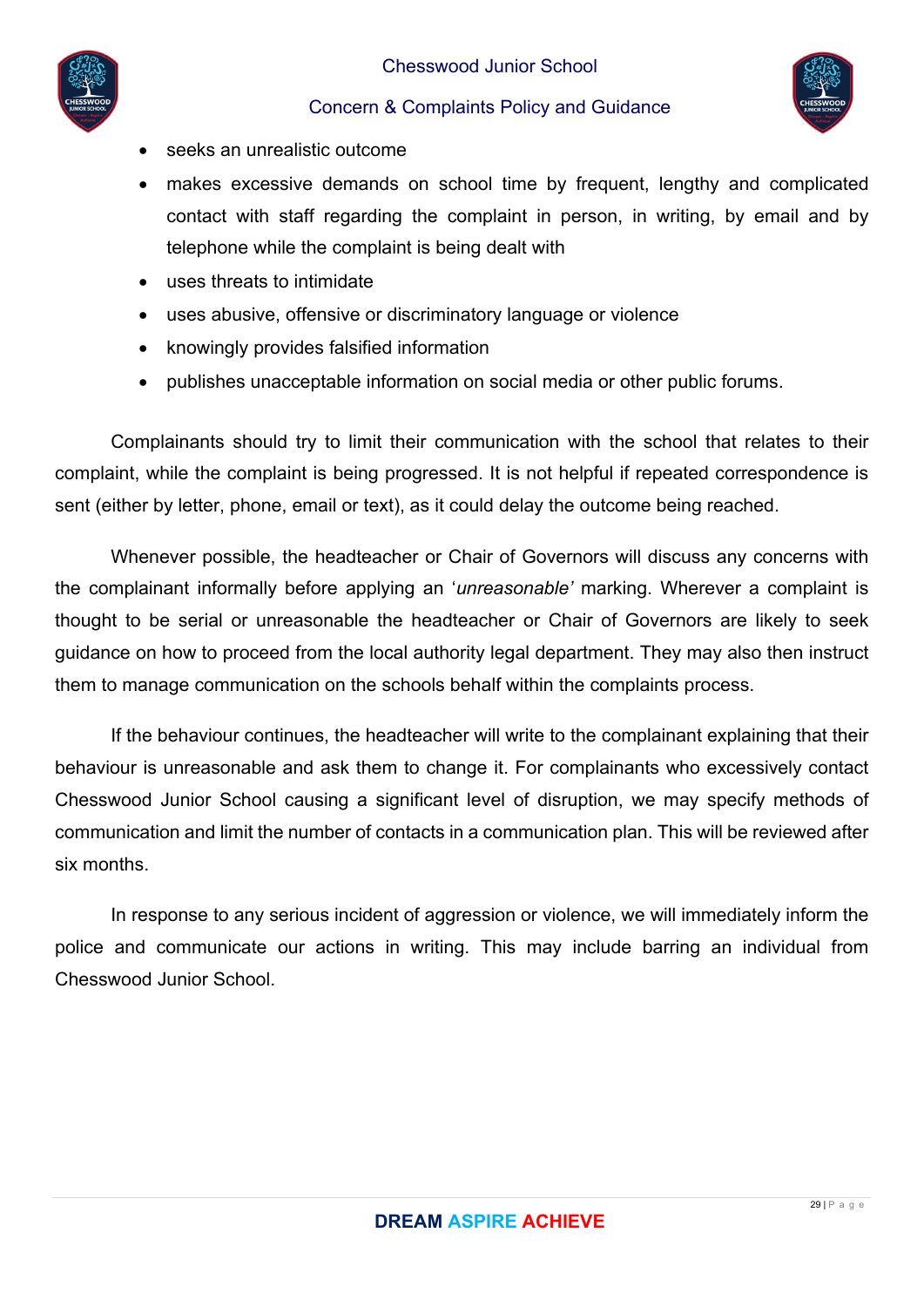

# **10. Arrangements for monitoring and evaluation**

- To ensure compliance with the Policy, the headteacher will monitor and oversee all complaints raised.
- The Full Governing Body will provide oversight of this policy.
- The headteacher or his delegate will enter overview details of the concern or complaint into the school information database to support effective monitoring and evaluation
- The headteacher will provide, at least annually, a report to the Governing Body outlining:
	- o The number of complaints raised;
	- o The time taken to resolve;
	- o The number of complaints escalated to stage 2;
	- o The number of complaints referred to the Department of Education; and
	- o A summary of the root causes of complaints and any action taken or proposed by the school.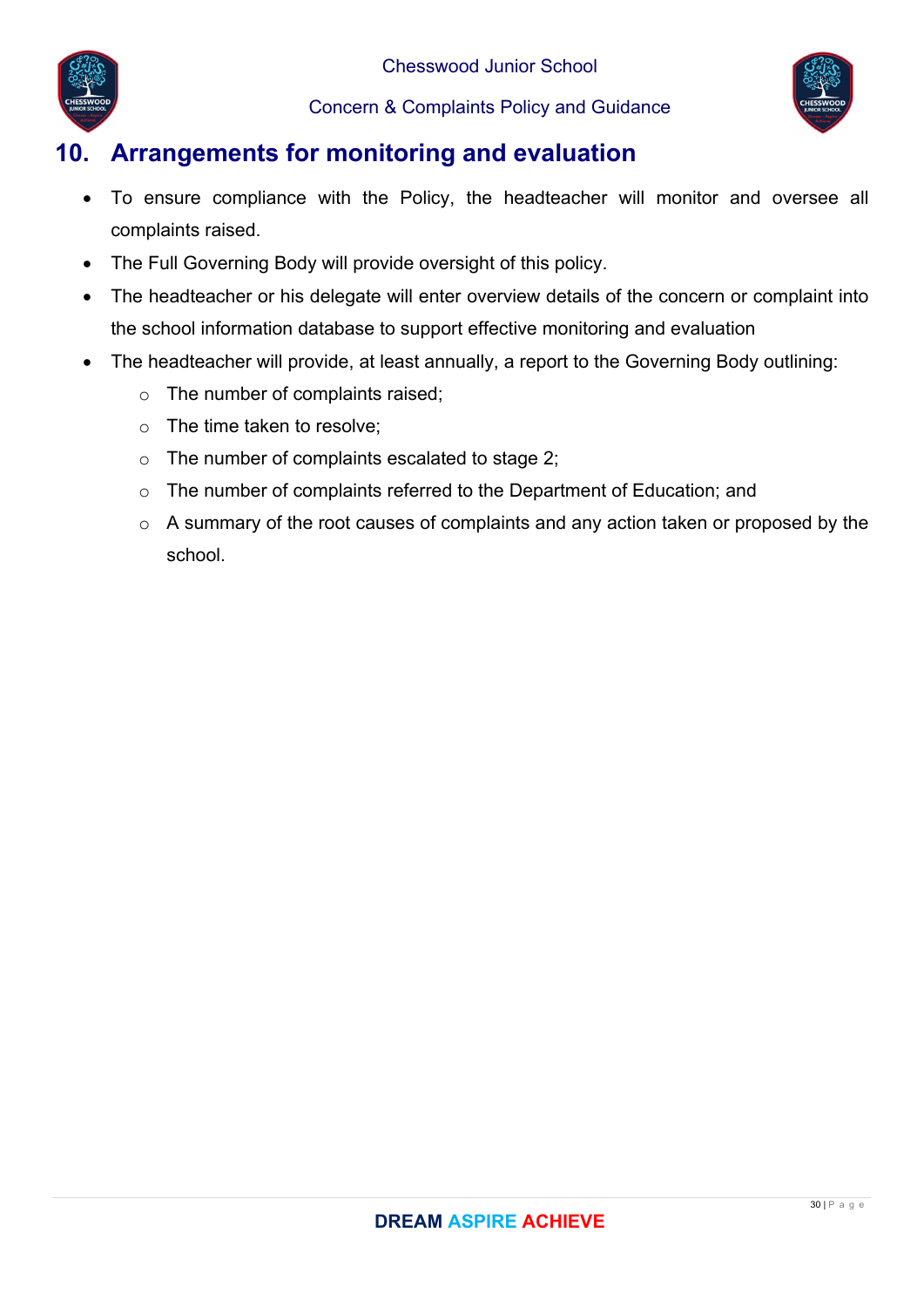

Chesswood Junior School

Concern & Complaints Policy and Guidance

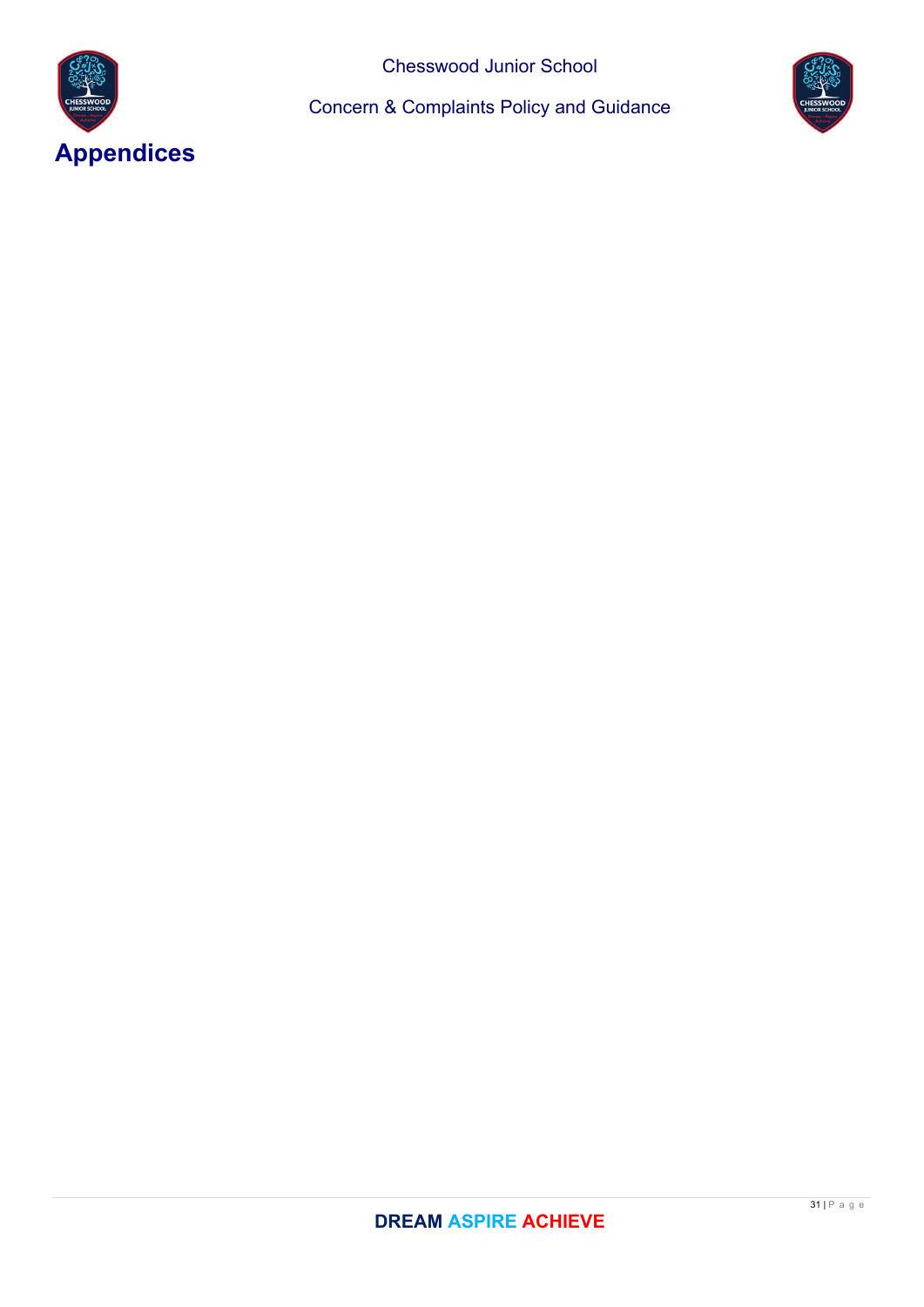



# **1. Concern & Complaint Form**

Please complete and return to the head teacher, Chesswood Junior School who will acknowledge receipt and explain what action will be taken. This form or written complaint, with the same information, may be submitted electronically () or in person in a sealed envelope marked for the attention of the head teacher – Private and Confidential. If the concern is in direct relation to the head teacher or member of the governing body then please mark for the attention of the 'clerk to governors' – Private and Confidential.

| Are you raising a concern or a complaint?                                                                                                                                                                                                                                                                    |                          |                                         |  |  |
|--------------------------------------------------------------------------------------------------------------------------------------------------------------------------------------------------------------------------------------------------------------------------------------------------------------|--------------------------|-----------------------------------------|--|--|
| <b>Stage</b>                                                                                                                                                                                                                                                                                                 | $\mathbf{X}$             | <b>Email</b>                            |  |  |
| Concern                                                                                                                                                                                                                                                                                                      |                          | concern@chesswood.w-sussex.sch.uk       |  |  |
| Complaint-Stage 1 not head teacher or<br>governor                                                                                                                                                                                                                                                            |                          | Complaint@chesswood.w-<br>sussex.sch.uk |  |  |
| Complaint - Stage 1 Head teacher or                                                                                                                                                                                                                                                                          |                          | clerk@chesswood.w-sussex.sch.uk         |  |  |
| governor                                                                                                                                                                                                                                                                                                     |                          | <b>Mark for Chair of Governors</b>      |  |  |
| <b>Complaint - Stage 1 Chair of Governors</b>                                                                                                                                                                                                                                                                |                          | clerk@chesswood.w-sussex.sch.uk         |  |  |
|                                                                                                                                                                                                                                                                                                              |                          | <b>Mark for Clerk</b>                   |  |  |
| Your name:                                                                                                                                                                                                                                                                                                   |                          |                                         |  |  |
| Pupil's name (if relevant):                                                                                                                                                                                                                                                                                  |                          |                                         |  |  |
| Your relationship to the pupil (if relevant):                                                                                                                                                                                                                                                                |                          |                                         |  |  |
| <b>Address:</b><br>Home telephone number:                                                                                                                                                                                                                                                                    |                          |                                         |  |  |
|                                                                                                                                                                                                                                                                                                              | Mobile telephone number: |                                         |  |  |
| <b>Other contact number:</b><br>Postcode:                                                                                                                                                                                                                                                                    |                          |                                         |  |  |
| Please give details of your complaint <sup>2</sup> , including whether you have spoken to anybody at<br>the school about it (Please use additional space if required). The following is always helpful<br>to include but is not exhaustive - Location, Timing & Frequency, People involved or<br>witnessing. |                          |                                         |  |  |

<sup>2</sup> Please use additional space or pages as appropriate.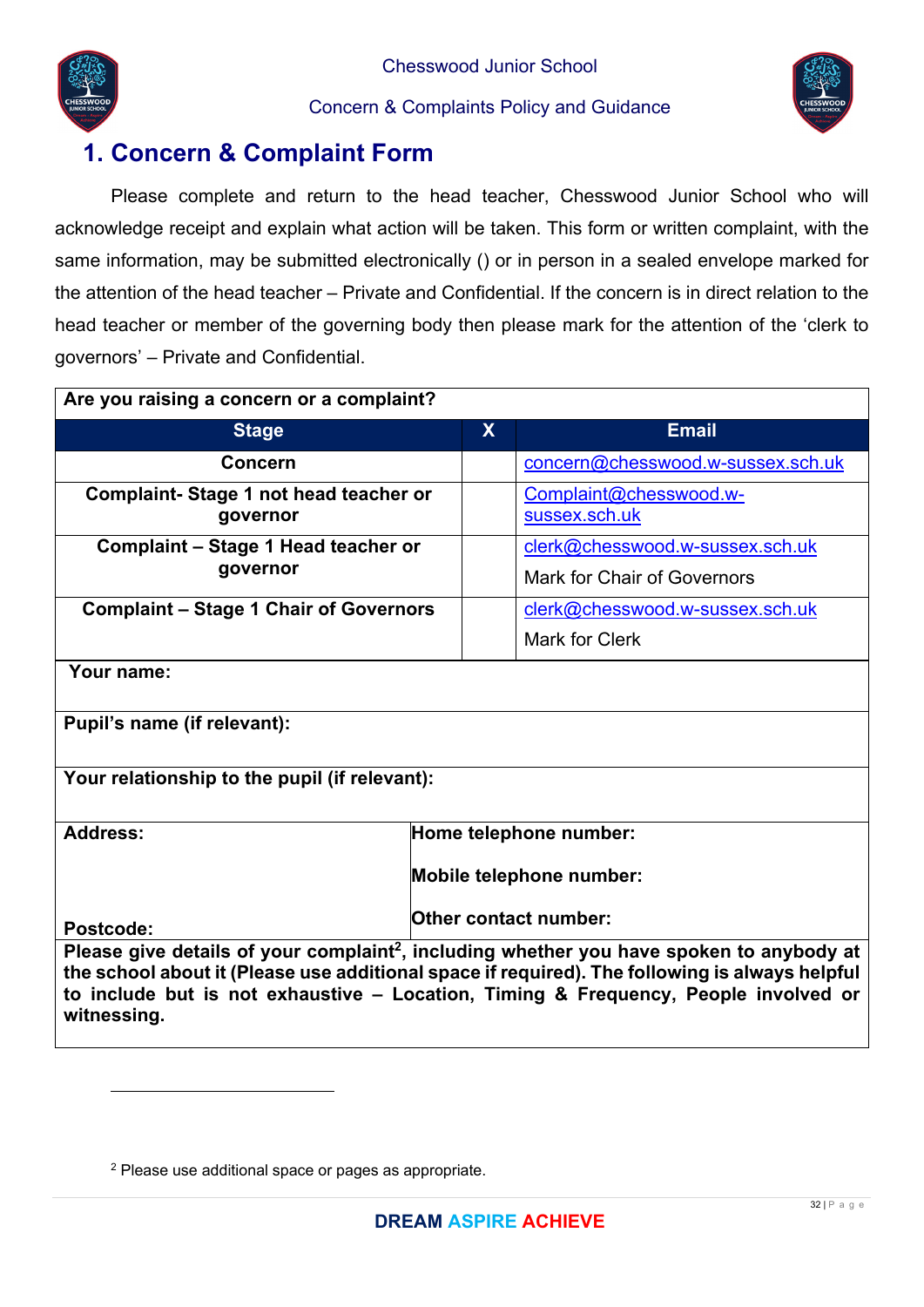



**Continued from previous page…** 

**What actions do you feel might resolve the problem at this stage?** 

**Are you attaching any paperwork? If so, please give details.**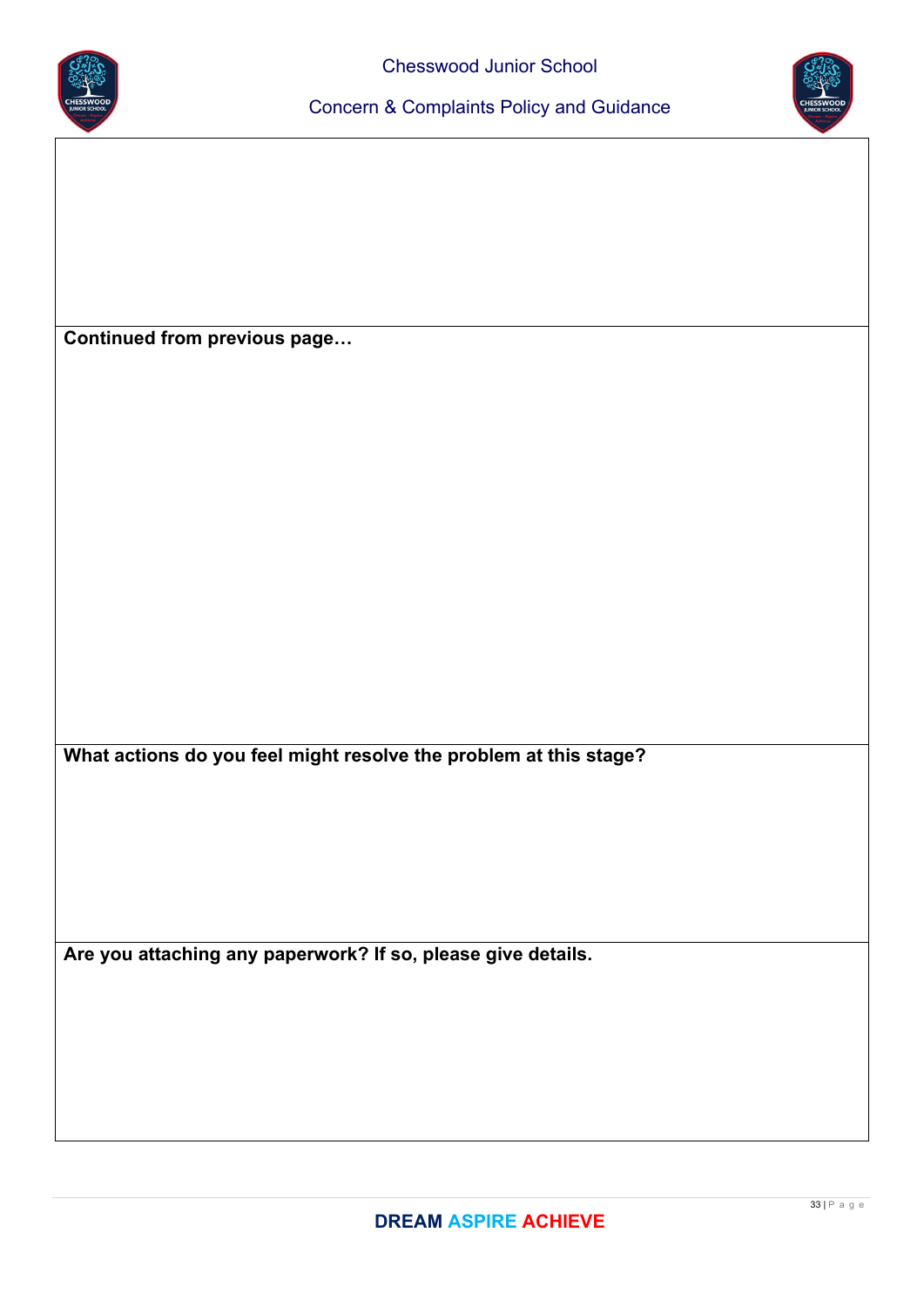



**Details of any previous concern or complaint that was the same or similar in nature. Please include the names of any members of staff and the timing of the concern or complaint previously raised.** 

| Signature:                    | Date: |
|-------------------------------|-------|
| <b>Official use</b>           |       |
| Date acknowledgement sent:    |       |
| By who:                       |       |
| <b>Complaint referred to:</b> |       |
| Date:                         |       |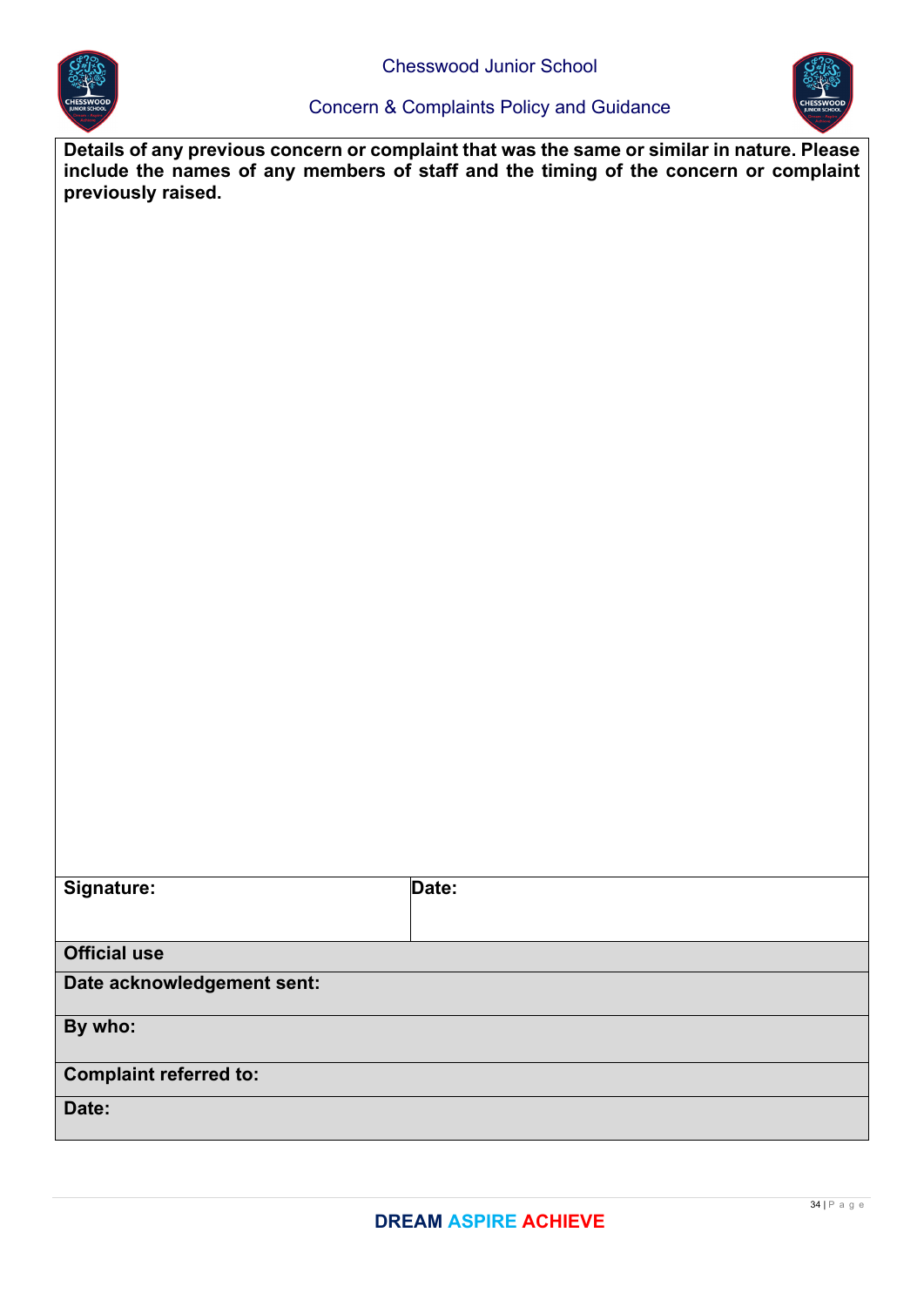

# **2. Principles of Public Life**

All staff, governors and volunteers are expected to adhere to the 7 principles of public life:



1. Selflessness - Holders of public office should act solely in terms of the public interest.

2. Integrity - Holders of public office must avoid placing themselves under any obligation to people or organisations that might try inappropriately to influence them in their work. They should not act or take decisions in order to gain financial or other material benefits for themselves, their family, or their friends. They must declare and resolve any interests and relationships.

3. Objectivity - Holders of public office must act and take decisions impartially, fairly and on merit, using the best evidence and without discrimination or bias.

4. Accountability - Holders of public office are accountable to the public for their decisions and actions and must submit themselves to the scrutiny necessary to ensure this.

5. Openness - Holders of public office should act and take decisions in an open and transparent manner. Information should not be withheld from the public unless there are clear and lawful reasons for so doing.

6. Honesty - Holders of public office should be truthful.

7. Leadership - Holders of public office should exhibit these principles in their own behaviour. They should actively promote and robustly support the principles and be willing to challenge poor behaviour wherever it occurs.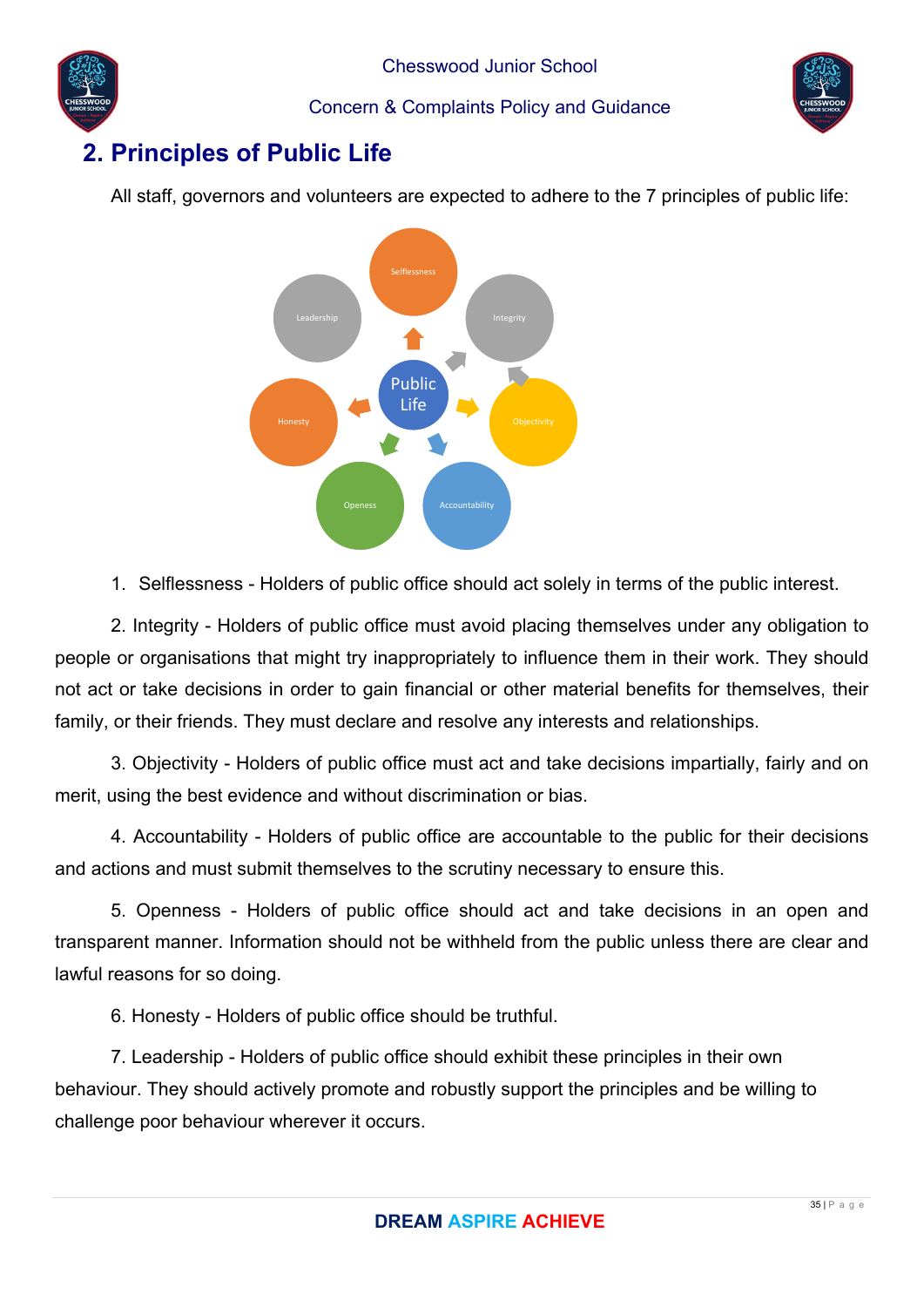



# **3. Roles and Responsibilities**

# *10.1. Complainant*

The complainant will receive a more effective response to the complaint if they:

- explain the complaint in full as early as possible
- co-operate with the school in seeking a solution to the complaint
- respond promptly to requests for information or meetings or in agreeing the details of the complaint
- ask for assistance as needed
- treat all those involved in the complaint with respect
- refrain from publicising the details of their complaint on social media and respect confidentiality.

# *10.2. Investigator*

The investigator's role is to establish the facts relevant to the complaint by:

- providing a comprehensive, open, transparent and fair consideration of the complaint through:
	- sensitive and thorough interviewing of the complainant to establish what has happened and who has been involved
	- **EXT** interviewing staff and children/young people and other people relevant to the complaint
	- consideration of records and other relevant information
	- **analysing information**
- liaising with the complainant and the complaints co-ordinator as appropriate to clarify what the complainant feels would put things right.

The investigator should:

- conduct interviews with an open mind and be prepared to persist in the questioning
- keep notes of interviews or arrange for an independent note taker to record minutes of the meeting
- ensure that any papers produced during the investigation are kept securely pending any appeal
- be mindful of the timescales to respond
- prepare a comprehensive report for the headteacher or complaints committee that sets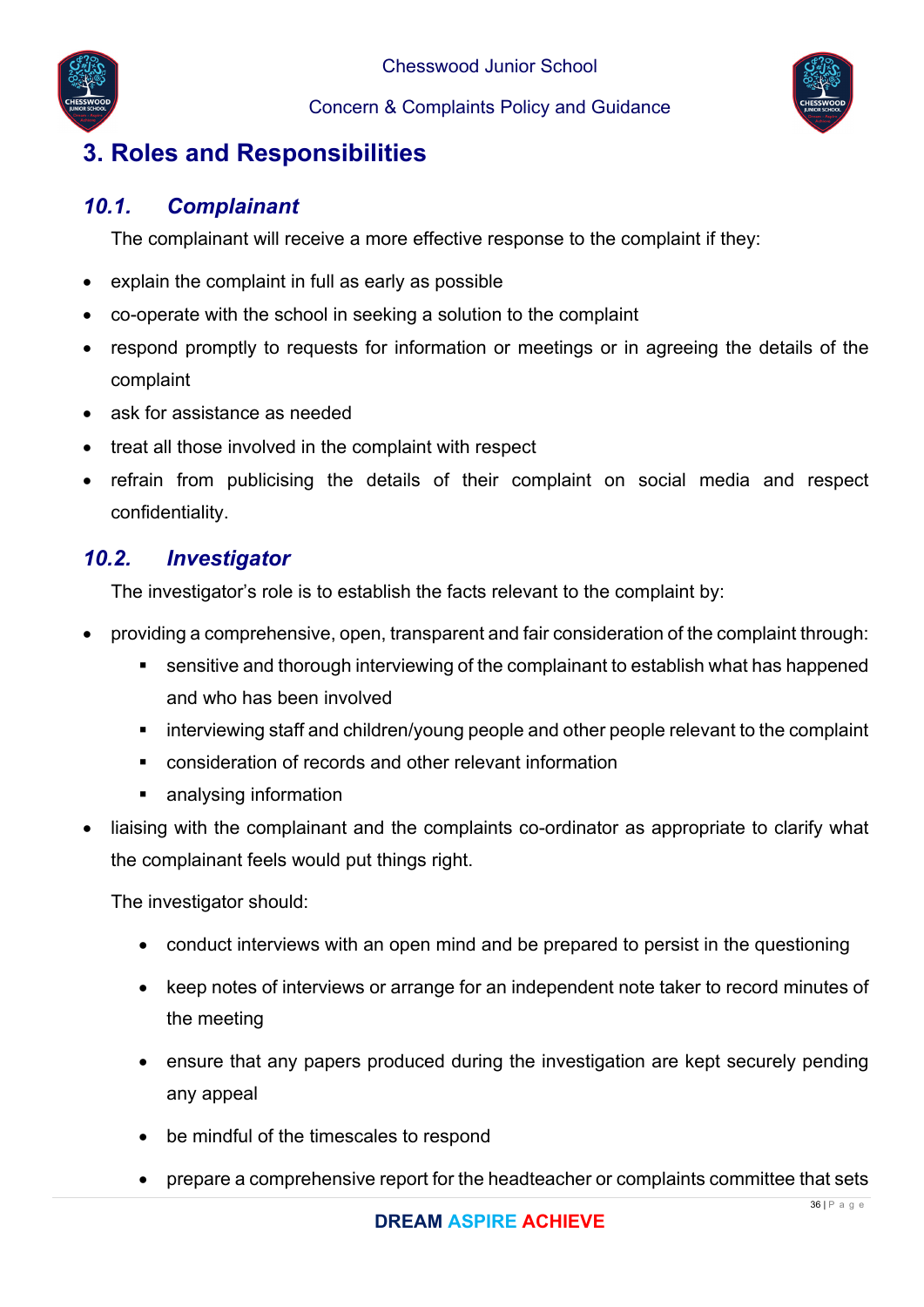



out the facts, identifies solutions and recommends courses of action to resolve problems.

The headteacher or complaints committee will then determine whether to uphold or dismiss the complaint and communicate that decision to the complainant, providing the appropriate escalation details.

# *10.3. Complaints Co-ordinator*

This could be the headteacher / designated complaints governor or other staff member providing administrative support.

The complaints co-ordinator should:

- ensure that the complainant is fully updated at each stage of the procedure
- liaise with staff members, headteacher, Chair of Governors, Clerk and LA (if appropriate) to ensure the smooth running of the complaint's procedure
- be aware of issues regarding:
	- $\circ$  sharing third party information
	- $\circ$  additional support. This may be needed by complainants when making a complaint including interpretation support or where the complainant is a child or young person
- keep records.

# *10.4. Clerk to the Governing Body*

The Clerk is the contact point for the complainant and the committee and should:

- ensure that all people involved in the complaint procedure are aware of their legal rights and duties, including any under legislation relating to school complaints, education law, the Equality Act 2010, the Freedom of Information Act 2000, the Data Protection Act (DPA) 2018 and the General Data Protection Regulations (GDPR)
- set the date, time and venue of the meeting, ensuring that the dates are convenient to all parties (if they are invited to attend) and that the venue and proceedings are accessible
- collate any written material relevant to the complaint (for example; stage 1 paperwork,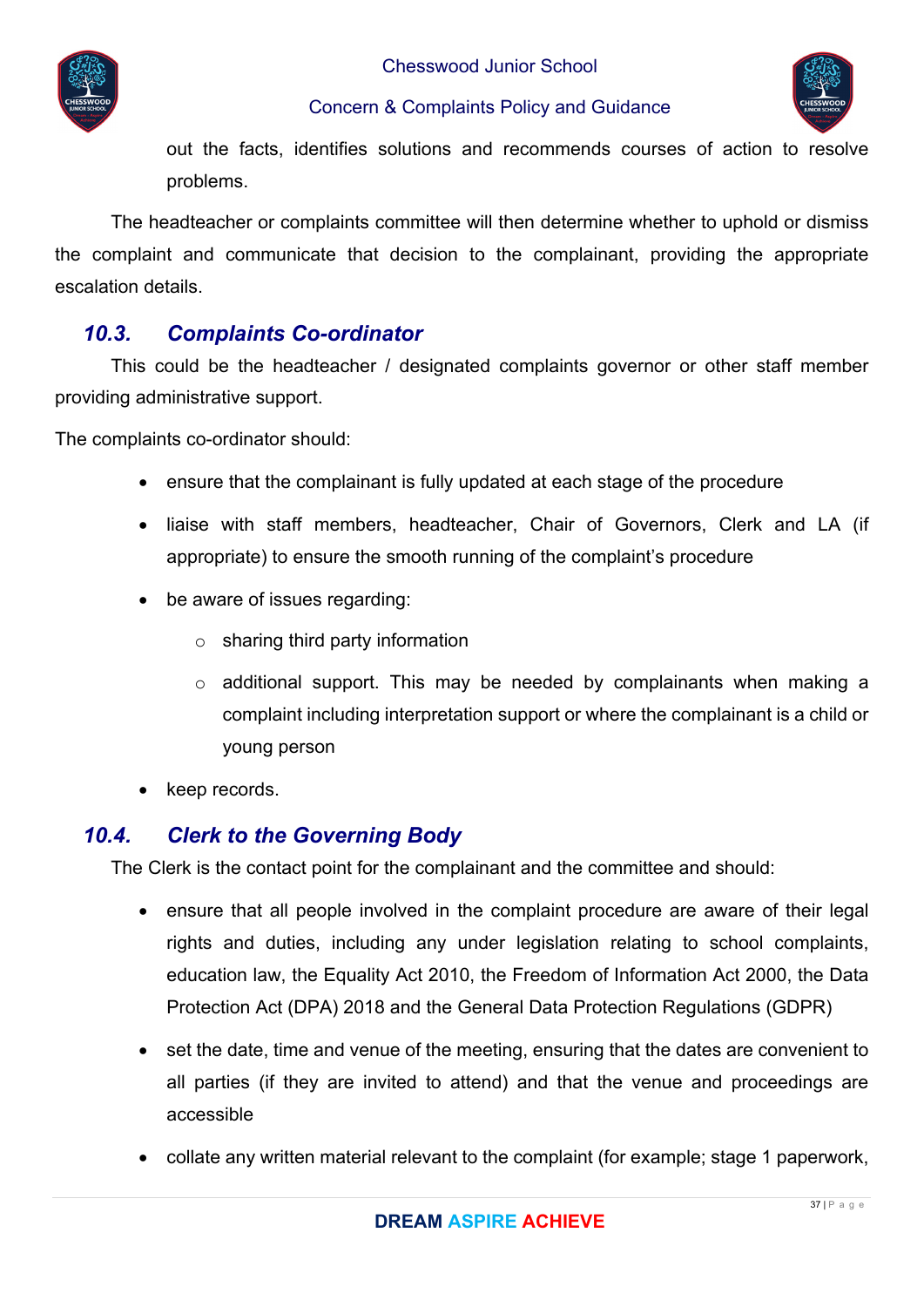



school and complainant submissions) and send it to the parties in advance of the meeting within an agreed timescale

- record the proceedings in writing
- circulate the minutes of the meeting
- notify all parties of the committee's decision.

# *10.5. Committee Chair*

The committee's chair, who is nominated in advance of the complaint meeting, should ensure that:

- both parties are asked (via the Clerk) to provide any additional information relating to the complaint by a specified date in advance of the meeting
- the meeting is conducted in an informal manner, is not adversarial, and that, if all parties are invited to attend, everyone is treated with respect and courtesy
- complainants who may not be used to speaking at such a meeting are put at ease. This is particularly important if the complainant is a child/young person
- the remit of the committee is explained to the complainant
- written material is seen by everyone in attendance, provided it does not breach confidentiality or any individual's rights to privacy under the DPA 2018 or GDPR.
- If a new issue arises it would be useful to give everyone the opportunity to consider and comment upon it; this may require a short adjournment of the meeting
- both the complainant and the school are given the opportunity to make their case and seek clarity, either through written submissions ahead of the meeting or verbally in the meeting itself
- the issues are addressed
- key findings of fact are made
- the committee is open-minded and acts independently
- no member of the committee has an external interest in the outcome of the proceedings or any involvement in an earlier stage of the procedure
- the meeting is minuted
- they liaise with the Clerk (and complaints co-ordinator, if the school has one).

# *10.6. Committee Member*

Committee members should be aware that: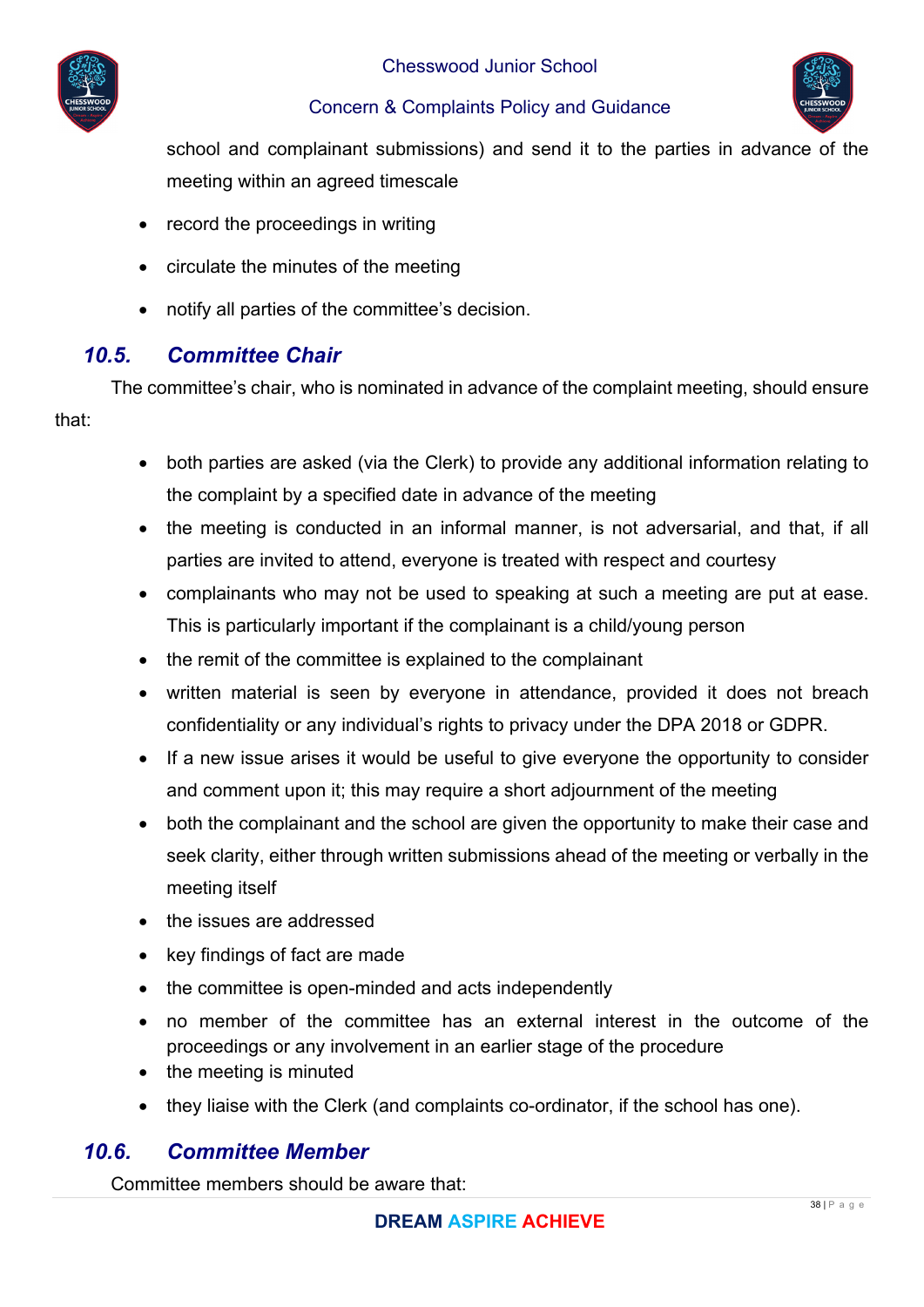



- the meeting must be independent and impartial, and should be seen to be so
- No governor may sit on the committee if they have had a prior involvement in the complaint or in the circumstances surrounding it.
- the aim of the meeting should be to resolve the complaint and achieve reconciliation between the school and the complainant
- We recognise that the complainant might not be satisfied with the outcome if the meeting does not find in their favour. It may only be possible to establish the facts and make recommendations.
- many complainants will feel nervous and inhibited in a formal setting
- Parents/carers often feel emotional when discussing an issue that affects their child.
- extra care needs to be taken when the complainant is a child/young person and present during all or part of the meeting
- Careful consideration of the atmosphere and proceedings should ensure that the child/young person does not feel intimidated.
- The committee should respect the views of the child/young person and give them equal consideration to those of adults.
- If the child/young person is the complainant, the committee should ask in advance if any support is needed to help them present their complaint. Where the child/young person's parent is the complainant, the committee should give the parent the opportunity to say which parts of the meeting, if any, the child/young person needs to attend.
- However, the parent should be advised that agreement might not always be possible if the parent wishes the child/young person to attend a part of the meeting that the committee considers is not in the child/young person's best interests.
- the welfare of the child/young person is paramount.